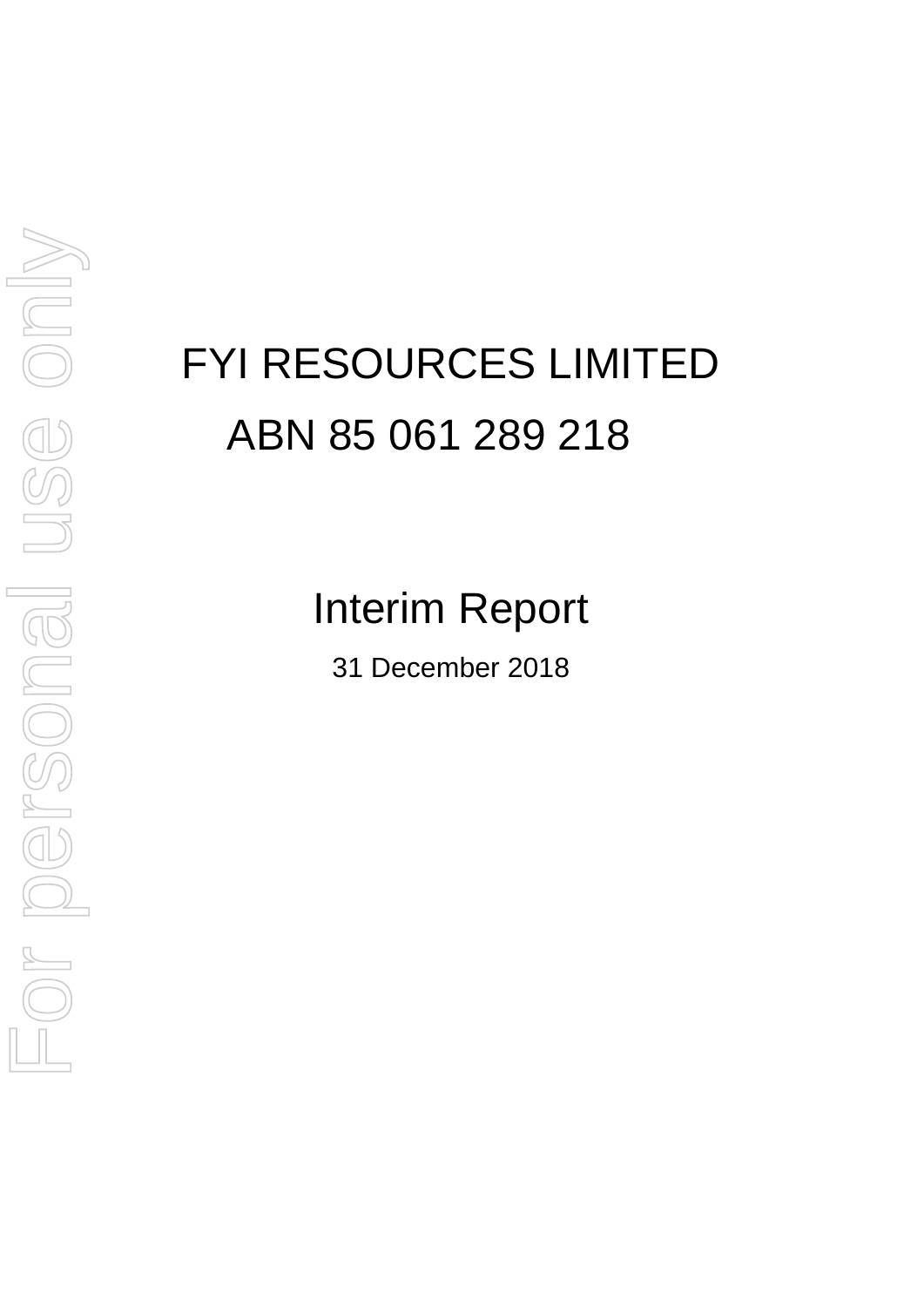# **FYI RESOURCES LIMITED 31 DECEMBER 2018**

**Page Number**

|                     | <b>Corp</b>  |
|---------------------|--------------|
|                     | <b>Direc</b> |
| ((                  | Cond         |
|                     | Cond         |
|                     | Cond         |
|                     | Cond         |
|                     | <b>Notes</b> |
|                     | <b>Direc</b> |
|                     | <b>Audit</b> |
|                     | Indep        |
| $\leq$              |              |
| $\widetilde{\zeta}$ |              |
|                     |              |

|                                                    | 2 <sup>1</sup> |
|----------------------------------------------------|----------------|
|                                                    | 3              |
| <b>Condensed Statement of Comprehensive Income</b> | 4              |
| Condensed Statement of Financial Position          | 5              |
| Condensed Statement of Changes in Equity           | 6              |
| Condensed Statement of Cash Flows                  | $\overline{7}$ |
| Notes to the Condensed Financial Statements        | 8              |
|                                                    | 16             |
| Auditor's Independence Declaration                 | 17             |
| Independent Auditor's Review Report                | 18             |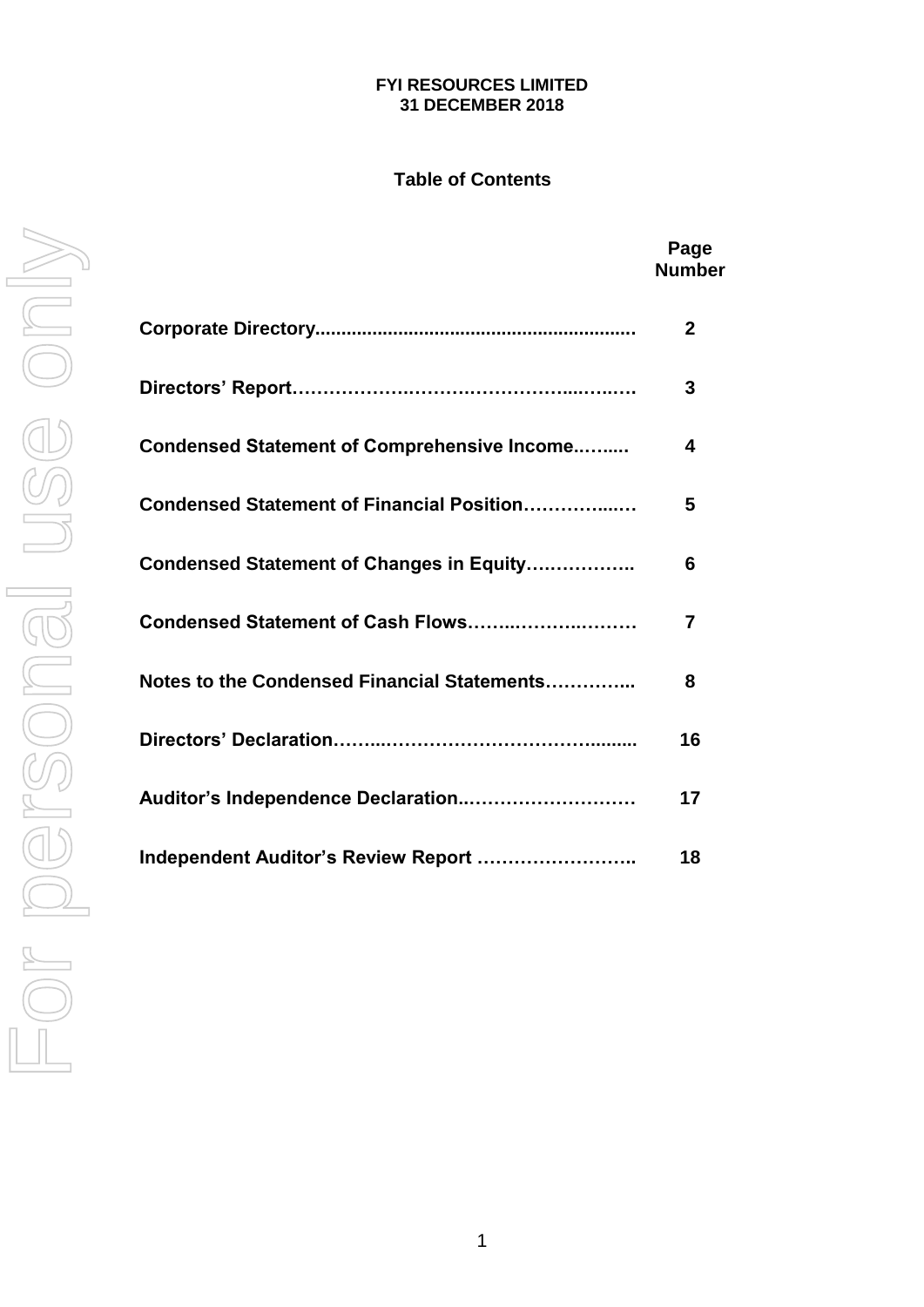# **FYI RESOURCES LIMITED 31 DECEMBER 2018**

# **CORPORATE DIRECTORY**

# *DIRECTORS*

Edmund Babington – Non-Executive Chairman David Sargeant – Non-Executive Director Adrian Jessup – Non-Executive Director

Roland Hill – Managing Director

# *COMPANY SECRETARY*

Phillip MacLeod

# *REGISTERED and PRINCIPAL OFFICE*

53 Canning Highway Victoria Park 6100 Western Australia

| <b>Phone</b> | +61 (0)8 9361-3100      |
|--------------|-------------------------|
| Facsimile    | +61 (0)8 9361-3184      |
| Website      | www.fyiresources.com.au |
| ABN          | 85 061 289 218          |

# *SHARE REGISTRY*

Security Transfer Australia Pty Ltd 770 Canning Highway Applecross 6153 Western Australia

# *AUDITOR*

HLB Mann Judd (WA) Partnership Level 4 130 Stirling Street Perth 6000 Western Australia

# *SECURITIES EXCHANGE LISTING*

ASX Limited Home Exchange Perth ASX Code: FYI

Frankfurt Stock Exchange Code: SDL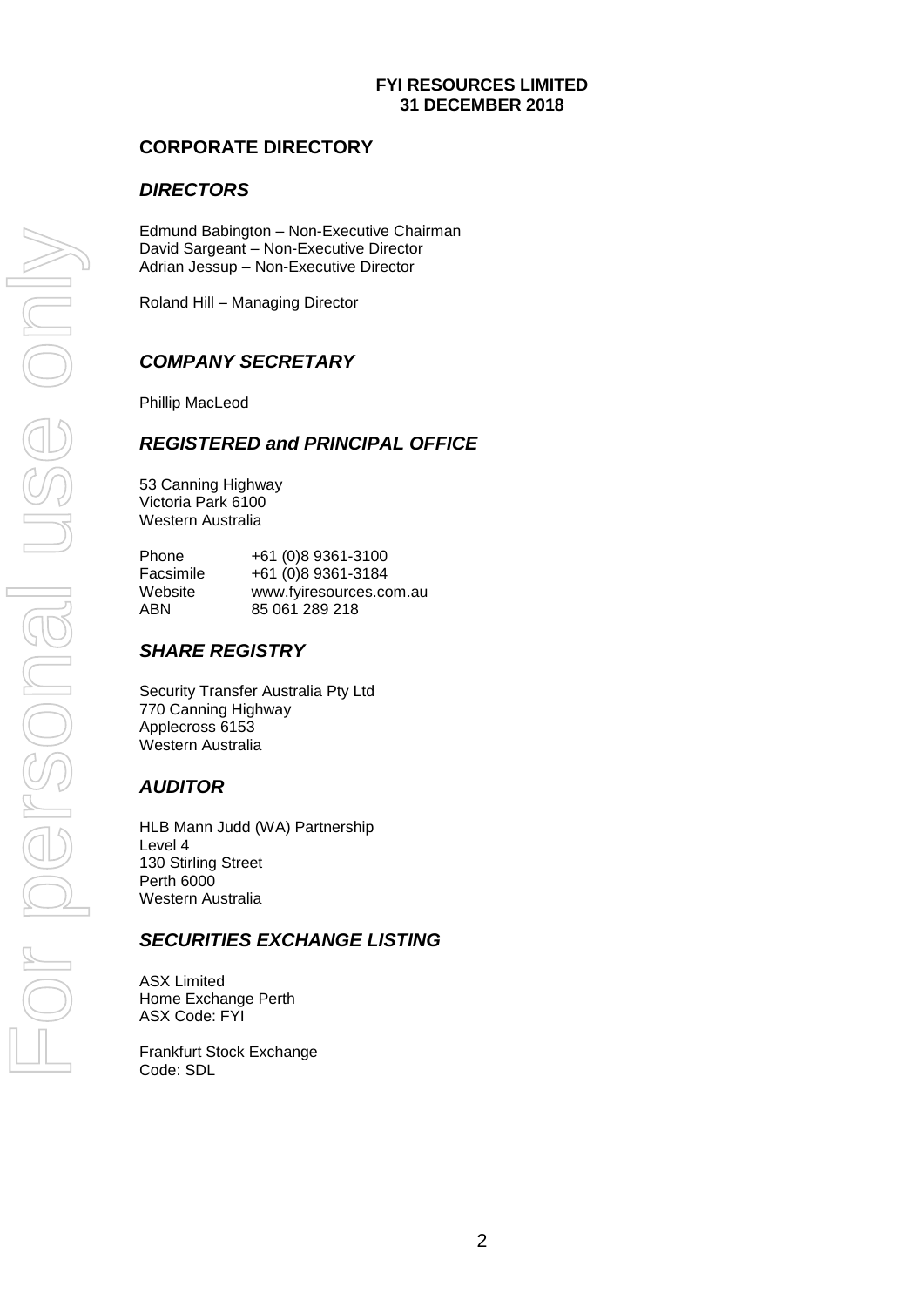# **FYI RESOURCES LIMITED DIRECTORS' REPORT FOR THE HALF-YEAR ENDED 31 DECEMBER 2018**

#### **Directors' Report**

Your directors submit their report on FYI Resources Limited ("the Company") and its controlled entities ("the Group") for the half-year ended 31 December 2018. In order to comply with the provisions of the Corporations Act 2001, the directors report as follows:

#### **Directors**

The directors of the Company at any time during or since the end of the half-year are:

Edmund Babington Roland Hill David Sargeant Adrian Jessup

#### **Review of Operations and Exploration Activities**

The Group's loss for the half-year ended 31 December 2018 was \$1,317,481 (2017: \$455,246).

During the period the principal activities of the Group consisted of mineral exploration and evaluation in Australia and southeast Asia.

#### **Dividends**

No dividends have been paid during the period and no dividends have been recommended by the directors.

#### **Events subsequent to reporting date**

On 12 February 2019, the Company issued 10,000,000 ordinary shares as the third tranche of consideration shares for the purchase of Kokardine Kaolin Pty Ltd. These shares are subject to voluntary escrow until 11 February 2020.

Other than this, no matter or circumstance has arisen, since the end of the financial half-year, which significantly affected, or may significantly affect, the operations of the Group, the results of those operations, or the state of affairs of the Group in the subsequent financial half-year.

#### **Auditor's Independence Declaration**

Section 307C of the Corporations Act 2001 requires our auditors, HLB Mann Judd, to provide the directors of the Company with an Independence Declaration in relation to the review of the interim report. This written Auditor's Independence Declaration is set out on page 18 and forms part of this Directors' Report for the half-year ended 31 December 2018.

This report is signed in accordance with a resolution of the Board of Directors made pursuant to s306(3) of the Corporations Act 2001.

**Roland Hill Managing Director** Perth, 6<sup>th</sup> March 2019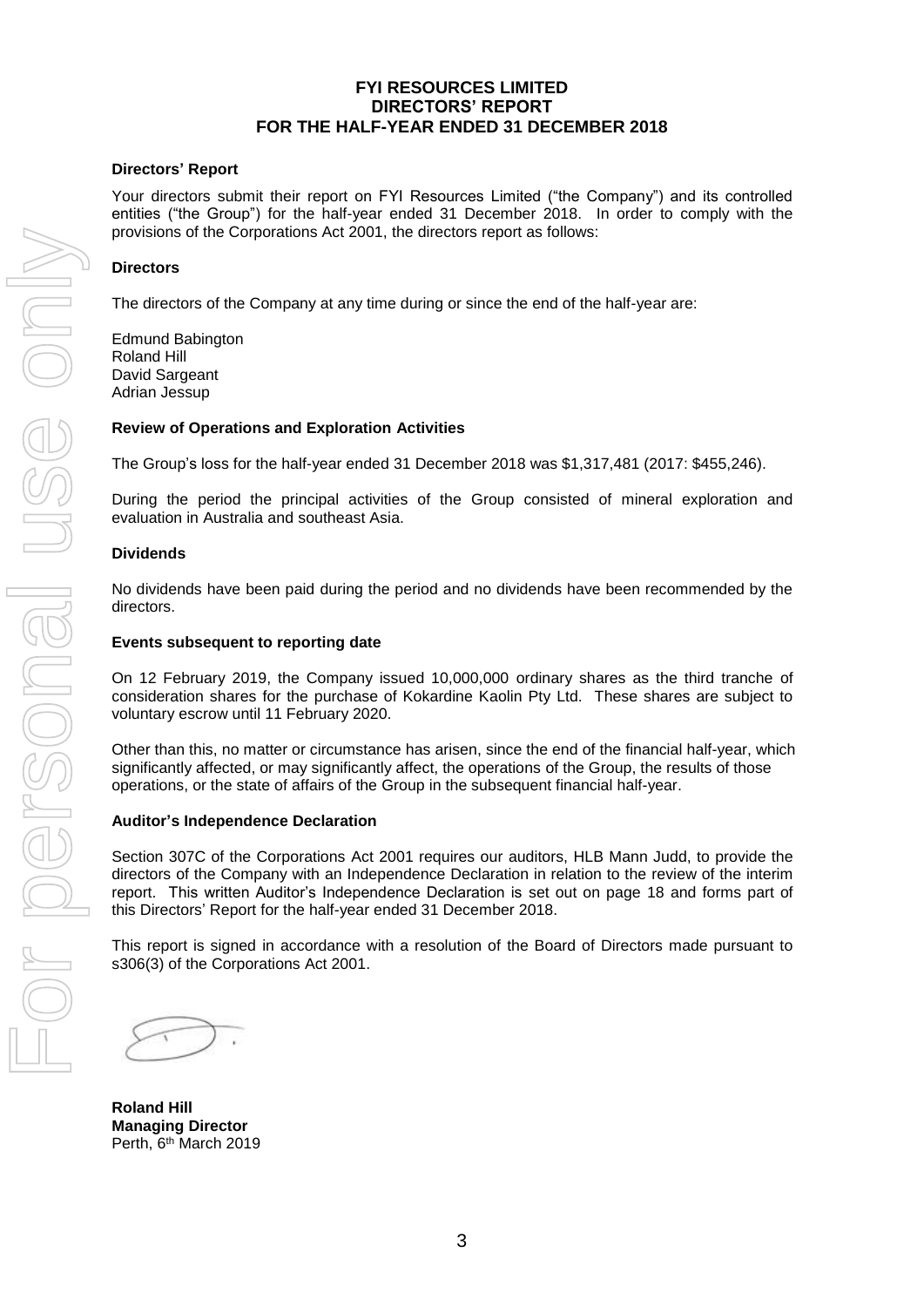# **CONDENSED STATEMENT OF COMPREHENSIVE INCOME FOR THE HALF-YEAR ENDED 31 DECEMBER 2018**

|                                                                                                                                       |             | <b>Consolidated</b>                             |                                                |
|---------------------------------------------------------------------------------------------------------------------------------------|-------------|-------------------------------------------------|------------------------------------------------|
|                                                                                                                                       | <b>Note</b> | <b>6 months</b><br>ended<br>31/12/2018<br>\$    | <b>6 months</b><br>ended<br>31/12/2017<br>S    |
| <b>Continuing Operations</b>                                                                                                          |             |                                                 |                                                |
| Interest income                                                                                                                       |             | 12,866                                          | 1,385                                          |
| Exploration and evaluation expenditure<br><b>ASX</b> fees<br>Share based payments                                                     | 6           | (970, 445)<br>(32, 286)<br>(83, 418)            | (182, 761)<br>(17, 172)                        |
| Accounting and audit fees<br>Other administration expenses<br>Directors fees<br>Share registry expenses                               |             | (71, 968)<br>(30, 968)<br>(146, 280)<br>(5,073) | (61,004)<br>(25, 534)<br>(131, 400)<br>(4,687) |
| Rent<br>Legal expenses<br>Consulting fees                                                                                             |             | (3,080)<br>(2,200)<br>(55, 924)                 | (3,227)<br>(30, 846)                           |
| Loss before income tax expense<br>Income tax benefit                                                                                  |             | (1,388,776)                                     | (455, 246)                                     |
| Net loss for the period                                                                                                               |             | 71,295<br>(1,317,481)                           | (455, 246)                                     |
| Other comprehensive income, net of tax<br>Items that may be reclassified to profit or loss                                            |             |                                                 |                                                |
| Exchange differences from translation of foreign operations                                                                           |             | (2,695)                                         | (1,737)                                        |
| Other comprehensive loss                                                                                                              |             | (2,695)                                         | (1,737)                                        |
| <b>Total comprehensive loss</b>                                                                                                       |             | (1,320,176)                                     | (456, 983)                                     |
| Loss for the period is attributable to:                                                                                               |             |                                                 |                                                |
| <b>Owners of FYI Resources Ltd</b><br><b>Non-controlling interests</b>                                                                |             | (1,310,618)<br>(6, 863)<br>(1,317,481)          | (416, 233)<br>(39,013)<br>(455,246)            |
| Total comprehensive loss for the period is attributable to:<br><b>Owners of FYI Resources Ltd</b><br><b>Non-controlling interests</b> |             | (1, 313, 313)<br>(6, 863)                       | (417, 970)<br>(39, 013)                        |
|                                                                                                                                       |             | (1,320,176)                                     | (456, 983)                                     |
| Basic and diluted loss per share (cents per share)                                                                                    | 10          | (0.70)                                          | (0.42)                                         |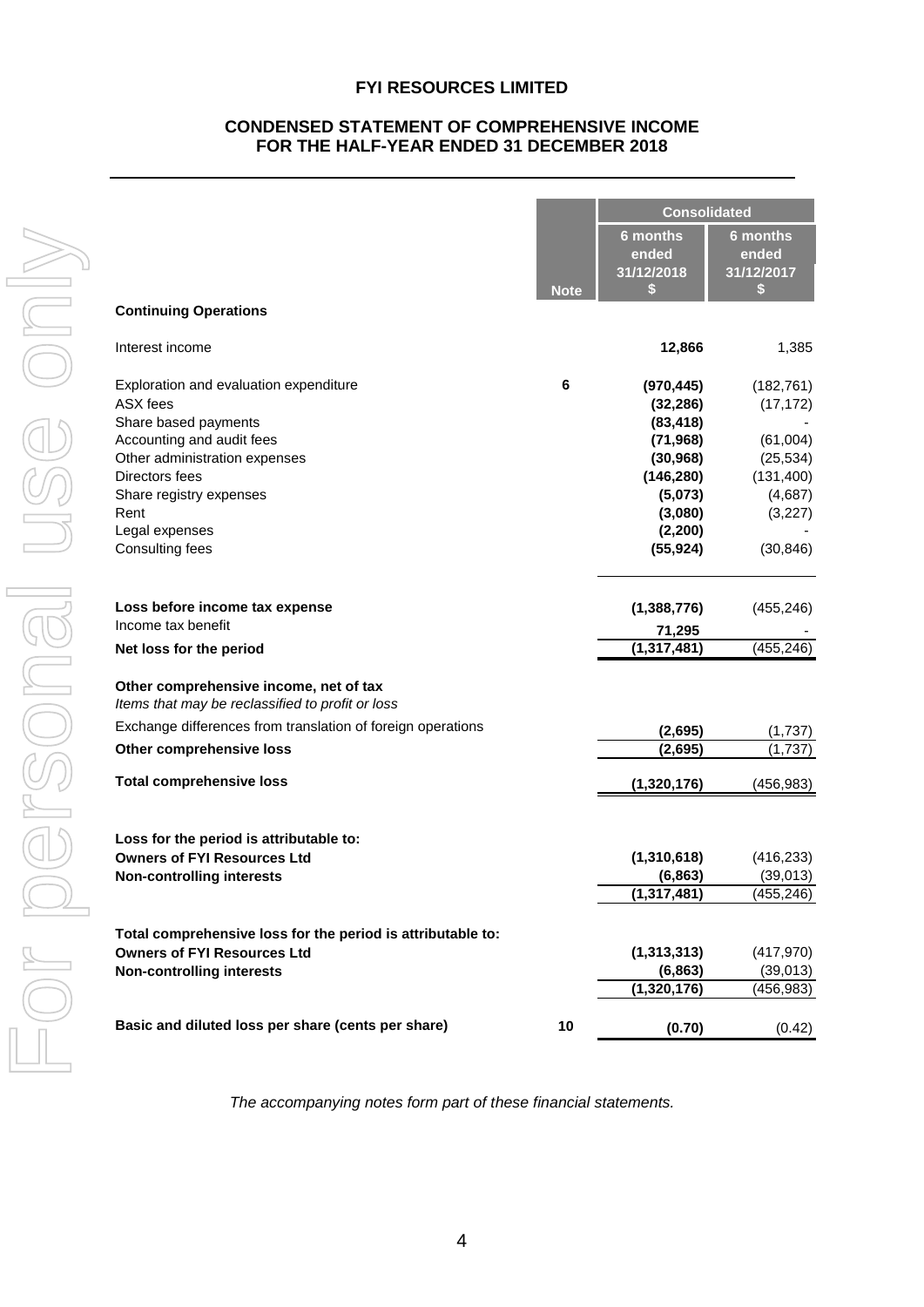# **FYI RESOURCES LIMITED**

#### **CONDENSED STATEMENT OF FINANCIAL POSITION AS AT 31 DECEMBER 2018**

|                                                    |             | <b>Consolidated</b> |              |
|----------------------------------------------------|-------------|---------------------|--------------|
|                                                    |             | 31/12/2018          | 30/06/2018   |
|                                                    | <b>Note</b> | \$                  | \$           |
| <b>CURRENT ASSETS</b><br>Cash and cash equivalents |             | 1,935,658           | 2,889,087    |
| Trade and other receivables                        |             | 426,430             | 351,709      |
| <b>Total Current Assets</b>                        |             | 2,362,088           | 3,240,796    |
|                                                    |             |                     |              |
| <b>NON-CURRENT ASSETS</b>                          |             |                     |              |
| Deferred exploration and evaluation expenditure    | 7           | 3,533,332           | 3,533,332    |
| <b>Total Non-Current Assets</b>                    |             | 3,533,332           | 3,533,332    |
|                                                    |             |                     |              |
| <b>TOTAL ASSETS</b>                                |             | 5,895,420           | 6,774,128    |
| <b>CURRENT LIABILITIES</b>                         |             |                     |              |
| Trade and other payables                           |             | 761,487             | 451,292      |
| <b>Total Current Liabilities</b>                   |             | 761,487             | 451,292      |
|                                                    |             |                     |              |
| <b>TOTAL LIABILITIES</b>                           |             | 761,487             | 451,292      |
|                                                    |             |                     |              |
| <b>NET ASSETS</b>                                  |             | 5,133,933           | 6,322,836    |
| <b>EQUITY</b>                                      |             |                     |              |
| <b>Issued capital</b>                              | 8           | 35,928,216          | 35,880,361   |
| <b>Reserves</b>                                    |             | 2,439,754           | 2,359,031    |
| <b>Accumulated losses</b>                          |             | (33,080,716)        | (31,770,098) |
| Equity attributable to owners of the parent        |             | 5,287,254           | 6,469,294    |
| Non-controlling interests                          |             | (153, 321)          | (146, 458)   |
|                                                    |             |                     |              |
| <b>TOTAL EQUITY</b>                                |             | 5,133,933           | 6,322,836    |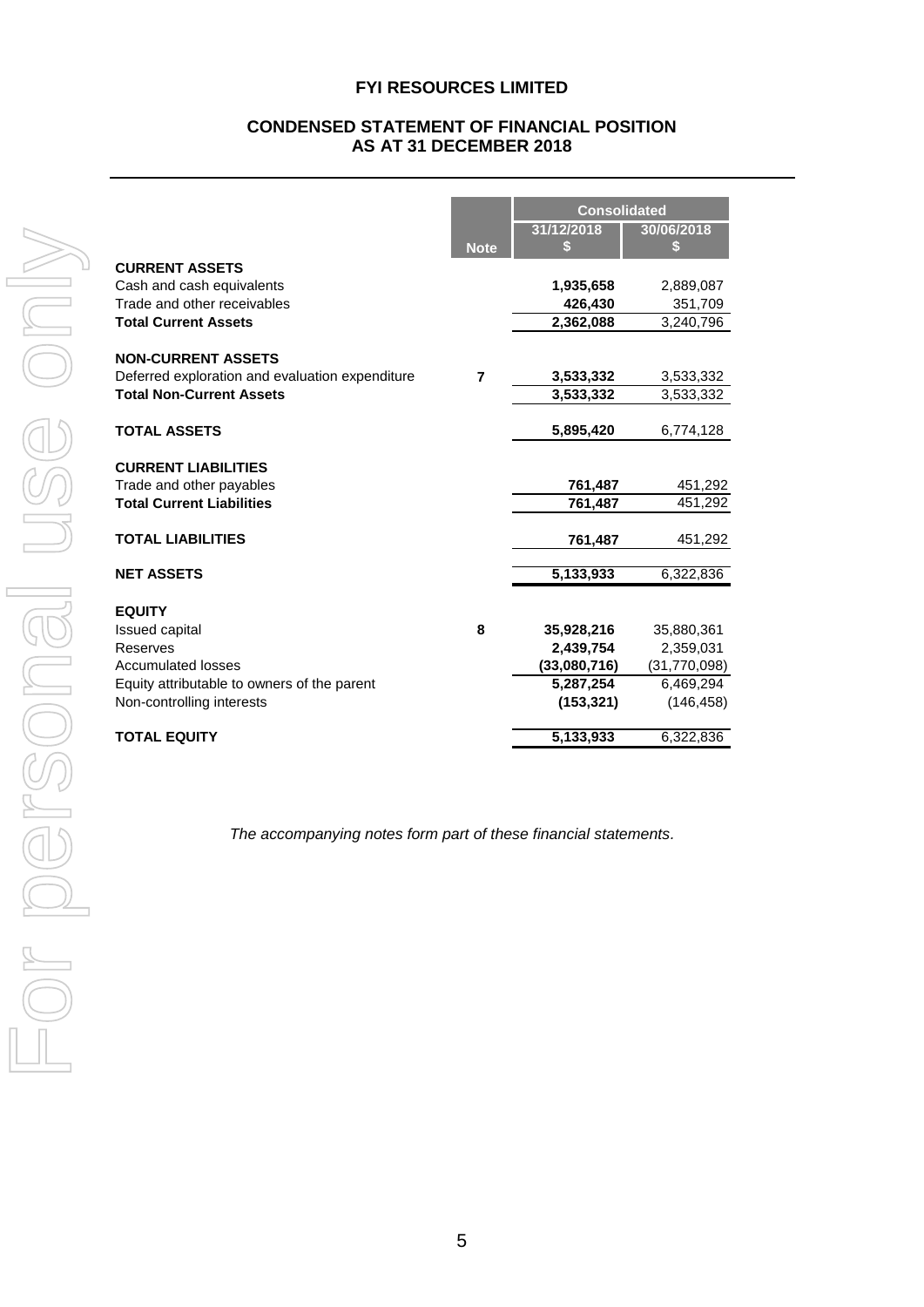# **FYI RESOURCES LIMITED**

# **CONDENSED STATEMENT OF CHANGES IN EQUITY FOR THE HALF-YEAR ENDED 31 DECEMBER 2018**

|                                                                 | <b>Consolidated</b> |                            |                 |                |                    |                  |                         |
|-----------------------------------------------------------------|---------------------|----------------------------|-----------------|----------------|--------------------|------------------|-------------------------|
|                                                                 |                     |                            | Share-          |                | <b>Foreign</b>     |                  |                         |
|                                                                 |                     |                            | based           | <b>Option</b>  | <b>Currency</b>    | Non-             |                         |
|                                                                 | <b>Issued</b>       | <b>Accumulated</b>         | <b>Payments</b> | <b>Premium</b> | <b>Translation</b> | controlling      |                         |
|                                                                 | <b>Capital</b>      | <b>Losses</b>              | <b>Reserve</b>  | <b>Reserve</b> | <b>Reserve</b>     | <b>interests</b> | <b>Total</b>            |
|                                                                 | S                   | S.                         | S               |                |                    | S                | S.                      |
|                                                                 |                     |                            |                 |                |                    |                  |                         |
|                                                                 |                     |                            |                 |                |                    |                  |                         |
| Balance at 1 July 2017                                          | 29,309,935          | (30,708,596)               | 532,301         | 834,677        | 7,286              | (176, 785)       | (201, 182)              |
| Loss for the period                                             |                     | (416, 233)                 |                 |                |                    | (39,013)         | (455, 246)              |
| Other comprehensive loss                                        |                     |                            |                 |                | (1,737)            |                  | (1,737)                 |
| Total comprehensive loss for the period<br>Equity transactions: |                     | (416, 233)                 |                 | $\blacksquare$ | (1,737)            | (39,013)         | (456, 983)              |
| Shares issued net of transactions costs                         | 2,710,980           |                            |                 |                |                    |                  | 2,710,980               |
| Share-based payments                                            |                     |                            | $-1.848.432$    |                |                    |                  | 1,848,432               |
| Balance at 31 December 2017                                     | 32,020,915          | $(31, 124, 829)$ 2,380,733 |                 | 834,677        | 5,549              | (215, 798)       | 3,901,247               |
| Balance at 1 July 2018                                          | 35,880,361          | (31,770,098) 1,520,425     |                 | 834.677        | 3,929              | (146, 458)       | 6,322,836               |
| Loss for the period                                             |                     | (1,310,618)                |                 |                |                    |                  | $(6,863)$ $(1,317,481)$ |
| Other comprehensive loss                                        |                     |                            |                 |                | (2,695)            |                  | (2,695)                 |
| Total comprehensive loss for the period<br>Equity transactions: | ٠                   | (1,310,618)                |                 |                | (2,695)            |                  | $(6,863)$ $(1,320,176)$ |
| Shares issued net of transactions costs                         | 47,855              |                            |                 |                |                    |                  | 47,855                  |
| Share-based payments                                            |                     |                            | 83,418          |                |                    |                  | 83,418                  |
| Balance at 31 December 2018                                     | 35,928,216          | $(33,080,716)$ 1,603,843   |                 | 834,677        | 1,234              | (153, 321)       | 5,133,933               |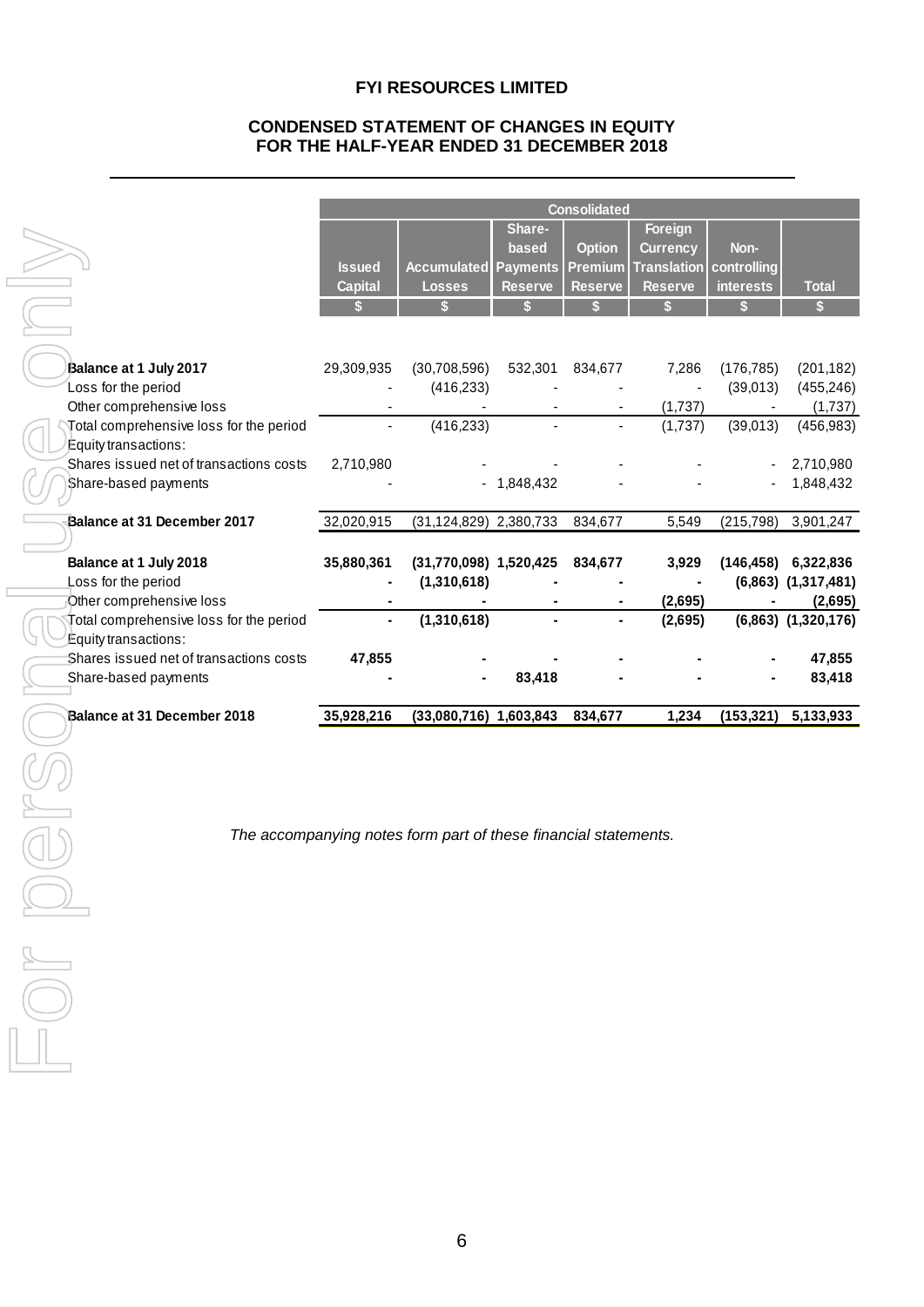# **FYI RESOURCES LIMITED**

# **CONDENSED STATEMENT OF CASH FLOWS FOR THE HALF-YEAR ENDED 31 DECEMBER 2018**

|                                                                                                                               | <b>Consolidated</b>                         |                                            |
|-------------------------------------------------------------------------------------------------------------------------------|---------------------------------------------|--------------------------------------------|
|                                                                                                                               | <b>6 months</b><br>ended<br>31/12/2018<br>S | 6 months<br>ended<br>31/12/2017<br>S       |
| Cash flows from operating activities                                                                                          |                                             |                                            |
| Payments to suppliers and employees<br>Payments for exploration and evaluation<br>Interest received<br>Other - R&D tax offset | (347, 756)<br>(666, 834)<br>13,306          | (354, 364)<br>(52, 502)<br>1,385<br>50,099 |
| Net cash outflow from operating activities                                                                                    | (1,001,284)                                 | (355, 382)                                 |
| Cash flows from financing activities<br>Proceeds from issue of shares<br>Share issue costs                                    | 52,000<br>(4, 145)                          | 1,050,000<br>(45, 126)                     |
| Net cash inflow from financing activities                                                                                     | 47,855                                      | 1,004,874                                  |
| Net (decrease)/increase in cash held<br>Cash at the beginning of the period                                                   | (953, 429)<br>2,889,087                     | 649.492<br>238,145                         |
| Cash at the end of the period                                                                                                 | 1,935,658                                   | 887,637                                    |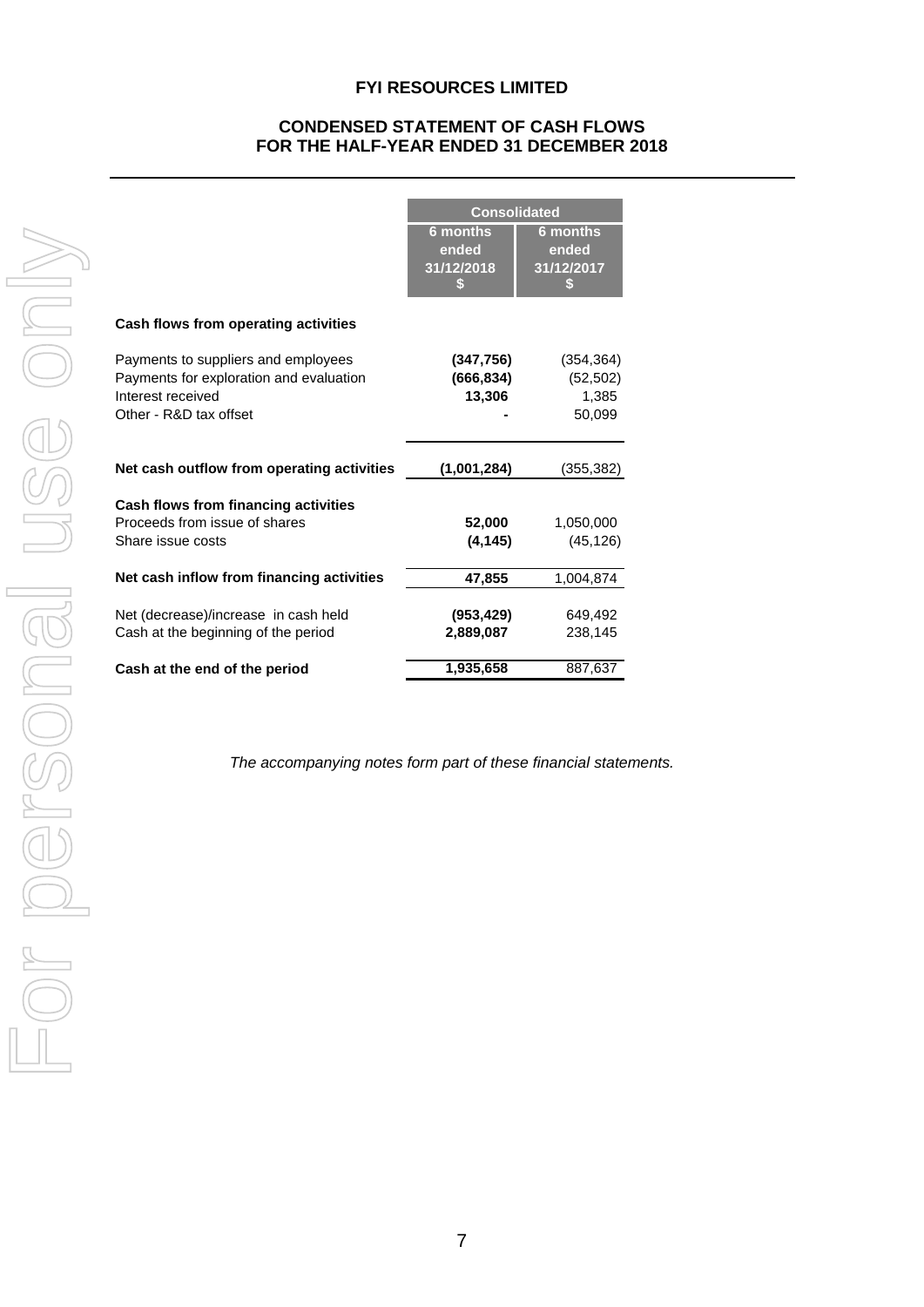#### **1. Statement of Significant Accounting Policies**

#### **Statement of compliance**

The interim financial statements were authorised for issue on 6<sup>th</sup> March 2019.

These interim consolidated financial statements are general purpose financial statements prepared in accordance with the requirements of the Corporations Act 2001, Australian Accounting Standards including AASB 134: Interim Financial Reporting, Accounting Interpretations and other authoritative pronouncements of the Australian Accounting Standards Board (AASB). Compliance with AASB 134 ensures compliance with IAS 34 'Interim Financial Reporting'.

This condensed half-year report does not include full disclosures of the type normally included in an annual financial report. Therefore, it cannot be expected to provide as full an understanding of the financial performance, financial position and cash flows of the Group as in the full financial report.

It is recommended that this financial report be read in conjunction with the annual financial report for the year ended 30 June 2018 and any public announcements made by FYI Resources Ltd during the half-year in accordance with continuous disclosure requirements arising under the Corporations Act 2001 and the ASX Listing Rules.

#### **Basis of preparation**

The interim report has been prepared on a historical cost basis except for investment property which has been measured at fair value. Cost is based on the fair value of the consideration given in exchange for assets. The Company is domiciled in Australia and all amounts are presented in Australian dollars.

For the purpose of preparing the interim report, the half-year has been treated as a discrete reporting period, and the Company is a for-profit entity.

#### **Accounting policies and methods of computation**

The accounting policies and methods of computation adopted are consistent with those of the previous financial year and corresponding half-year, except for the impact of the new Standards and Interpretations effective 1 July 2018 disclosed below in the section 'Adoption of new and revised Accounting Standards'. These accounting policies are consistent with Australian Accounting Standards and with International Financial Reporting Standards.

#### **Significant accounting judgements and key estimates**

The preparation of interim financial reports requires management to make judgements, estimates and assumptions that affect the application of accounting policies and the reported amounts of assets, liabilities, income and expense. Actual results may differ from these estimates.

In preparing this interim report, the significant judgements made by management in applying the Group's accounting policies and the key sources of estimation uncertainty were the same as those that applied to the financial report for the year ended 30 June 2018.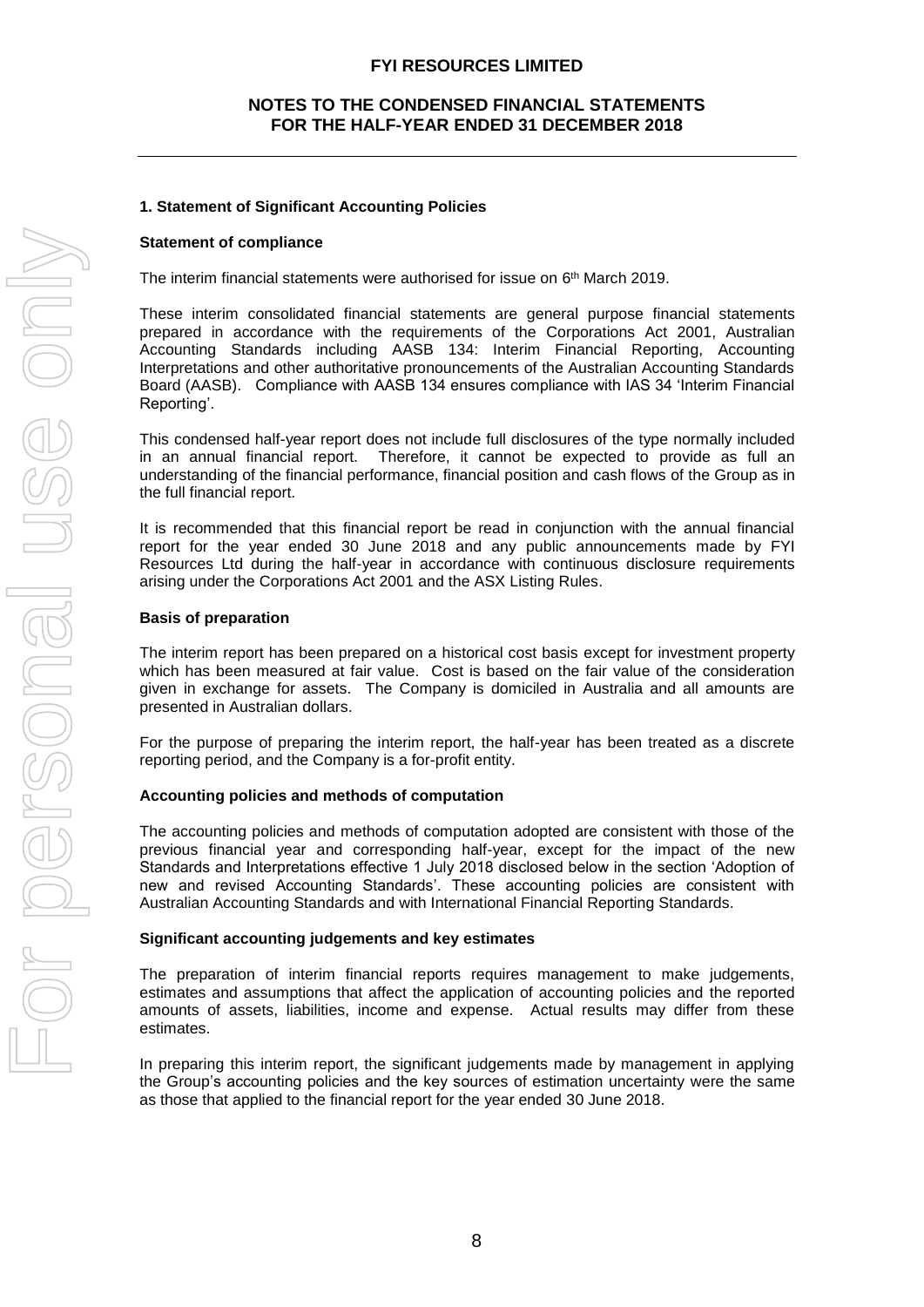#### **1. Statement of Significant Accounting Policies (continued)**

#### **Adoption of new and revised Accounting Standards**

In the period ended 31 December 2018, the Directors have reviewed all of the new and revised Standards and Interpretations issued by the AASB that are relevant to the Company and effective from the current reporting period beginning on or after 1 July 2018. As a result of this review, the Group has initially applied AASB 9 and AASB 15 from 1 July 2018. There is no material impact to profit or loss or net assets on the adoption of these new accounting standards in the current or comparative periods.

Due to the transition methods chosen by the Group in applying AASB 9 and AASB 15, comparative information throughout the interim financial statements has not been restated to reflect the requirements of the new standards.

The Directors have determined that there is no material impact of the other new and revised Standards and Interpretations on the Company and therefore, no material change is necessary to Group accounting policies.

#### **2. Segment Reporting**

Operating segments are reported in a manner that is consistent with the internal reporting provided to the chief operating decision maker. The chief operating decision maker has been identified as the Board of FYI Resources Ltd.

The Group operates in two business and two geographical segments being high purity alumina exploration and evaluation in Australia and potash exploration and evaluation in Asia. The Company considers its business operations in mineral exploration to be its primary reporting function.

The following table presents revenue and profit information and certain asset and liability information regarding business segments for the half years ended 31 December 2018 and 31 December 2017.

|                                      |                        | <b>Continuing Operations</b> |                    |              |
|--------------------------------------|------------------------|------------------------------|--------------------|--------------|
|                                      | <b>High Purity</b>     |                              |                    |              |
|                                      | <b>Alumina</b>         |                              |                    |              |
|                                      | <b>Exploration and</b> | <b>Potash Exploration</b>    | <b>Unallocated</b> |              |
|                                      | <b>Evaluation</b>      | and Evaluation               | <b>Items</b>       | <b>Total</b> |
|                                      | <b>Australia</b>       | <b>Asia</b>                  |                    |              |
|                                      | S                      |                              | \$                 | \$           |
| Half-year ended 31 December 2018     |                        |                              |                    |              |
| Segment net operating loss after tax | (955, 281)             | (15, 164)                    | (347, 036)         | (1,317,481)  |
| Interest and other revenue           |                        | 486                          | 12,380             | 12,866       |
| Income tax benefit/(expense)         | 71,295                 |                              |                    | 71,295       |
| <b>Segment assets</b>                | 3,533,432              | 1,497                        | 2,360,491          | 5,895,420    |
| <b>Segment liabilities</b>           | 315,108                | 31,813                       | 414,566            | 761,487      |
| Half-year ended 31 December 2017     |                        |                              |                    |              |
| Segment net operating loss after tax | (94, 193)              | (88, 568)                    | (272, 485)         | (455, 246)   |
| Interest revenue                     |                        |                              | 1,385              | 1,385        |
| Income tax benefit/(expense)         |                        |                              |                    |              |
| <b>Segment assets</b>                | 4,873,661              | 6,536                        | 947,122            | 5,827,319    |
| <b>Segment liabilities</b>           | 1,441,458              | 48,182                       | 436,432            | 1,926,072    |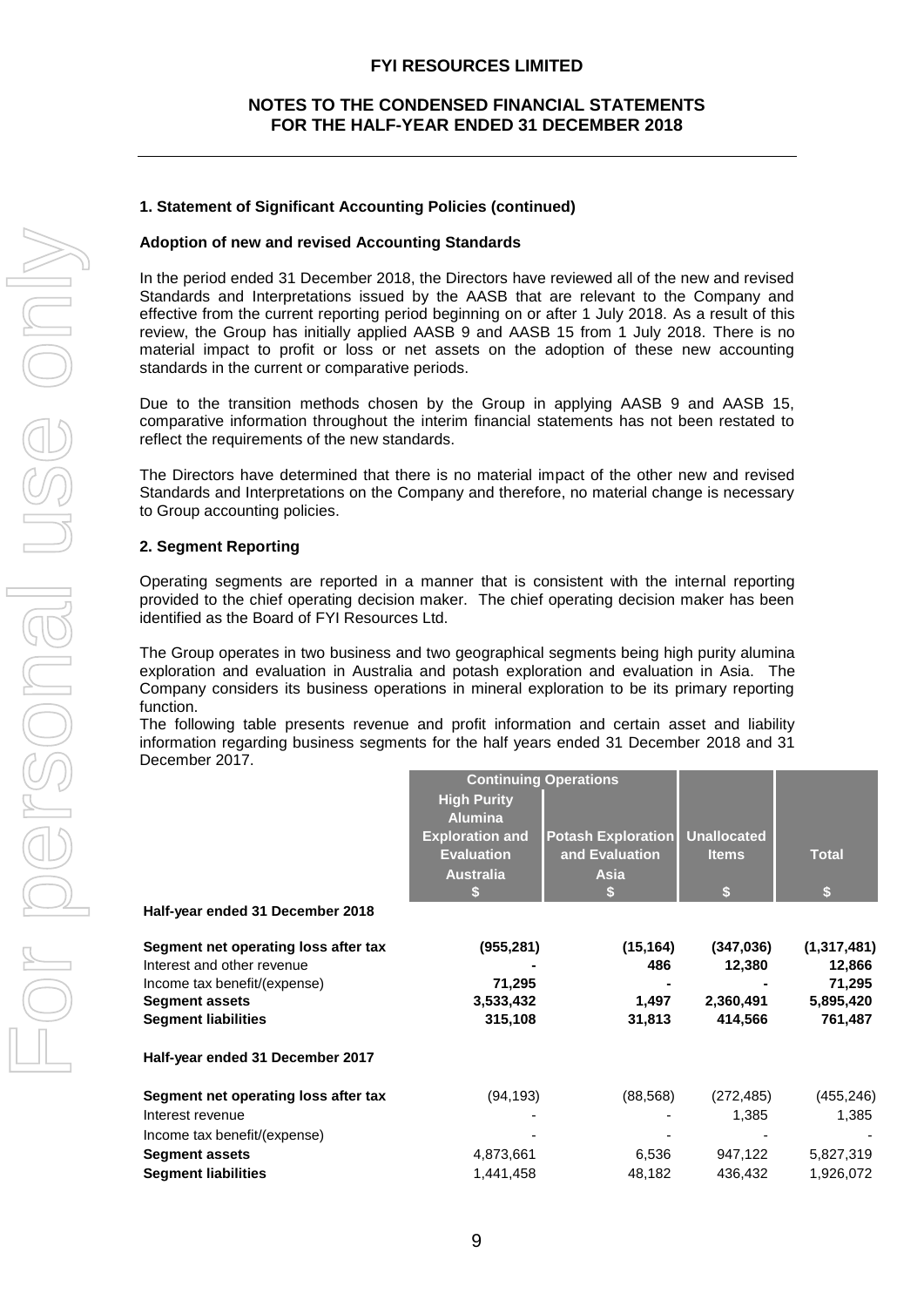#### **3. Dividends**

No dividends were paid or declared payable during or since the half-year.

#### **4. Contingent Liabilities**

There has been no change in contingent liabilities of the Group since the last annual reporting date.

#### **5. Events Subsequent to Reporting Date**

On 12 February 2019, the Company issued 10,000,000 ordinary shares as the third tranche of consideration shares for the purchase of Kokardine Kaolin Pty Ltd. These shares are subject to voluntary escrow until 11 February 2020.

Other than this, no matter or circumstance has arisen, since the end of the financial half-year, which significantly affected, or may significantly affect, the operations of the Group, the results of those operations, or the state of affairs of the Group in the subsequent financial half-year.

#### **6. Expenses**

|                                               | <b>Consolidated</b>                         |                                 |
|-----------------------------------------------|---------------------------------------------|---------------------------------|
|                                               | <b>6 months</b><br>ended<br>31/12/2018<br>S | 6 months<br>ended<br>31/12/2017 |
| <b>Exploration and evaluation expenditure</b> |                                             |                                 |
| Laos exploration                              | 15,164                                      | 88,568                          |
| HPA tenement expenses                         | 10,757                                      | 5,496                           |
| HPA metallurgy and assay                      | 382,249                                     | 49,533                          |
| <b>HPA field supplies</b>                     | 448                                         | 25,460                          |
| HPA geologist                                 | 45,852                                      | 1,000                           |
| HPA product development                       | 189,855                                     | 6,157                           |
| HPA engineering                               | 247,287                                     |                                 |
| Other exploration expense                     | 78,833                                      | 6,547                           |
|                                               | 970,445                                     | 182,761                         |

#### **7. Deferred exploration and evaluation expenditure**

|                                                             |            | <b>Consolidated</b> |
|-------------------------------------------------------------|------------|---------------------|
|                                                             | 31/12/2018 | 30/06/2018          |
| Balance at beginning of period<br>Acquisition consideration | 3,533,332  | 3,533,332           |
|                                                             | 3,533,332  | 3,533,332           |

On 26 September 2017, FYI Resources Ltd agreed to progress with the purchase of 100% of the shares in Kokardine Kaolin Pty Ltd, including its granted exploration tenements, rights, title and interests of the entity.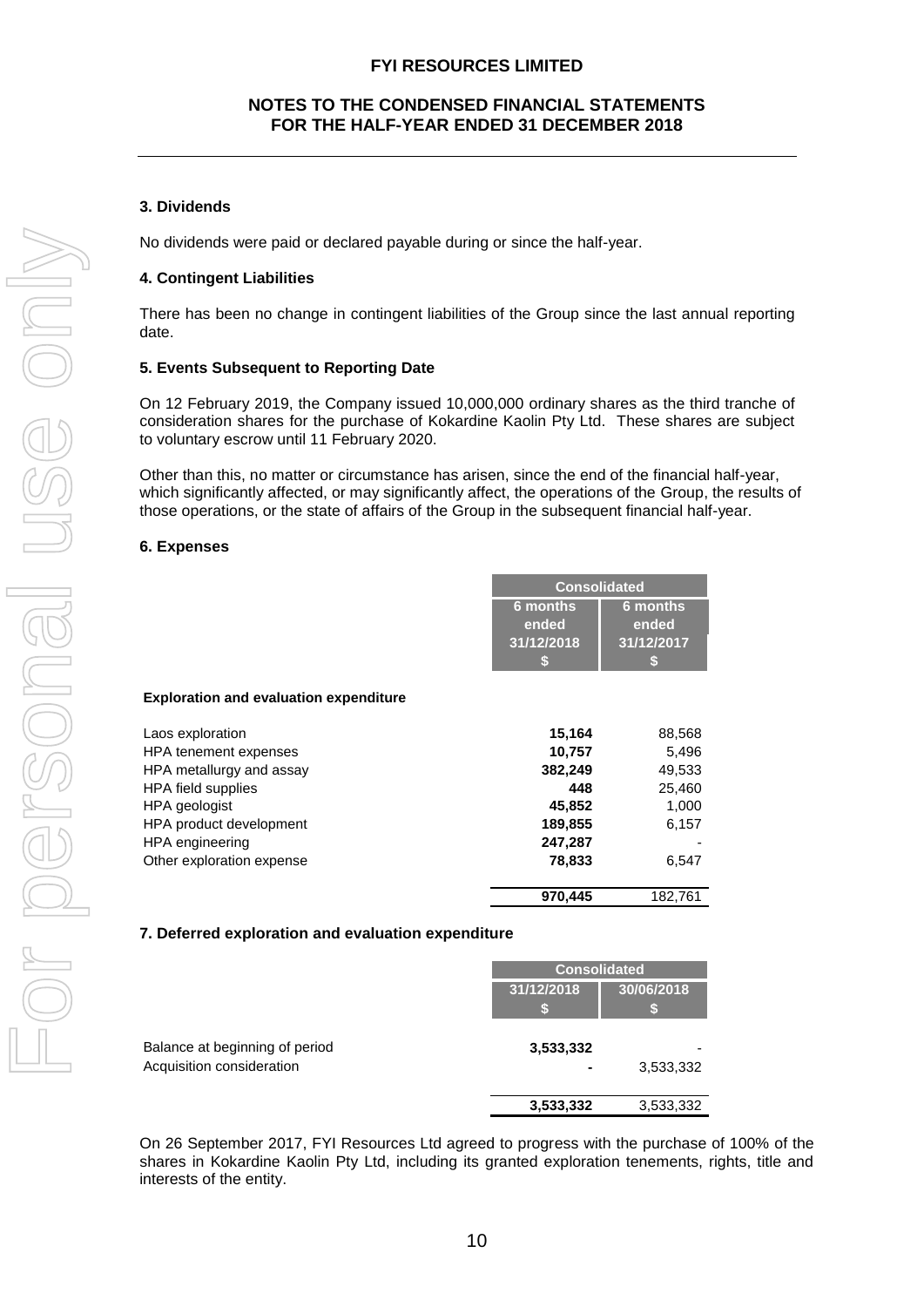#### **7. Deferred exploration and evaluation expenditure (continued)**

The consideration for the purchase is the issue of three tranches of shares:

- Tranche 1 is the issue of 21,428,571 shares, which occurred on 29 November 2017;
- Tranche 2 is the issue of 12,500,000 shares, which occurred on 20 February 2018; and
- Tranche 3 is the issue of 10,000,000 shares, which occurred on 12 February 2019. The fair value of share consideration is \$0.081 per share valued using the spot price of the Company, when the Company had rights to the asset.

The recoupment of costs carried forward in relation to areas of interest in the exploration and evaluations phases is dependent on the successful development and commercial exploitation or sale of the respective areas.

#### **8. Issued capital**

#### **(a) Ordinary shares**

Ordinary shares entitle the holder to participate in dividends and the proceeds on winding up of the Company in proportion to the number of and amounts paid on the shares. On a show of hands every holder of ordinary shares present at a meeting, in person or by proxy, is entitled to one vote, and upon a poll each share is entitled to one vote.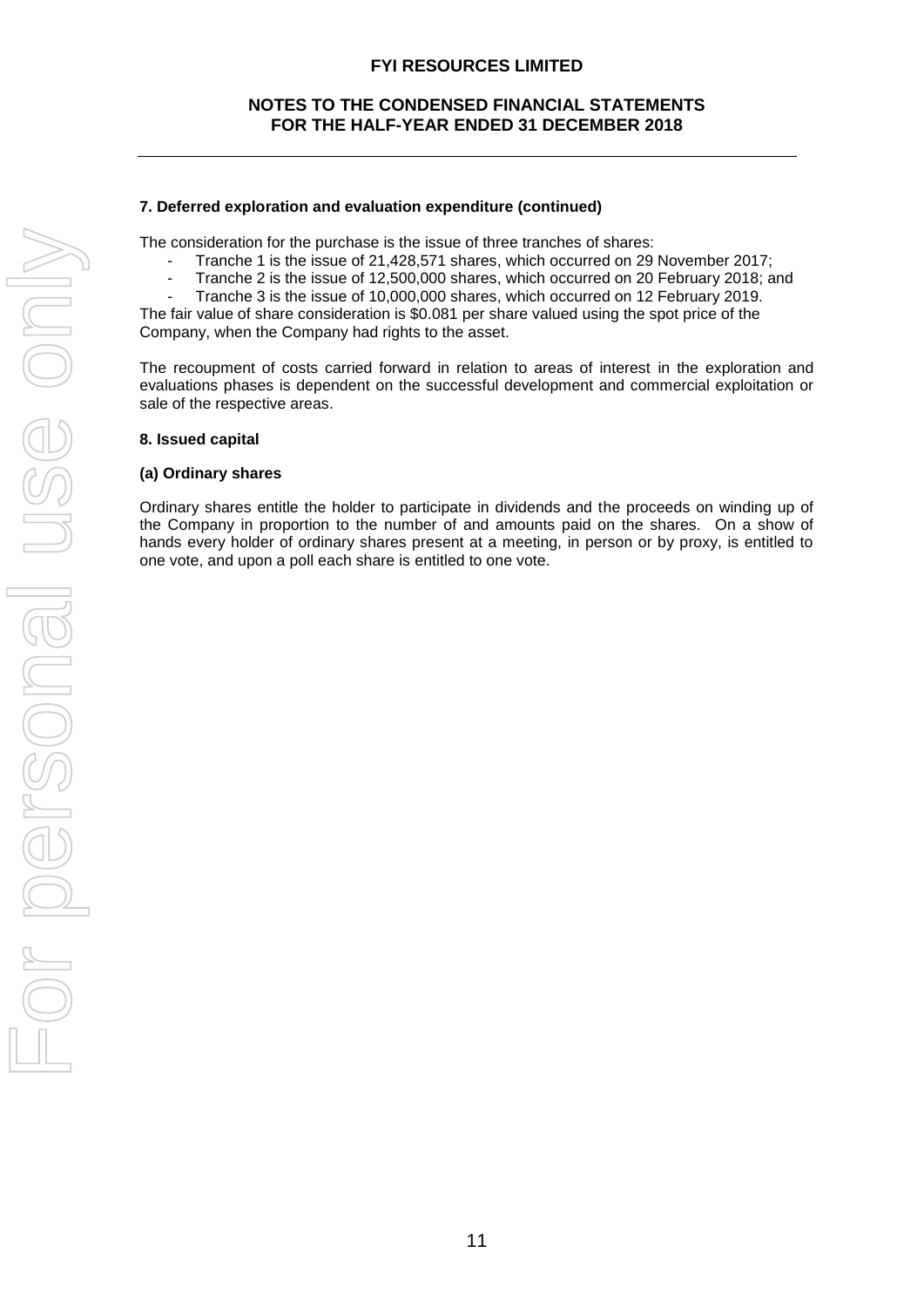#### **8. Issued capital (continued)**

|                                                                                                                           | <b>Consolidated</b> |                   |
|---------------------------------------------------------------------------------------------------------------------------|---------------------|-------------------|
|                                                                                                                           | 31/12/2018<br>\$    | 30/06/2018<br>S   |
| 186,479,454 (30 June 2018: 185,899,454) fully paid<br>ordinary shares                                                     | 35,928,216          | 35,880,361        |
|                                                                                                                           |                     |                   |
|                                                                                                                           | <b>Consolidated</b> |                   |
| (i) Ordinary shares - number                                                                                              | 31/12/2018<br>No.   | 30/06/2018<br>No. |
| Balance at beginning of period                                                                                            | 185,899,454         | 92,410,643        |
| 13,333,330 shares issued at 4.5 cents per share on 17<br>November 2017                                                    |                     | 13,333,330        |
| 21,428,571 shares issued at no consideration on 29<br>November 2017                                                       |                     | 21,428,571        |
| 6,428,571 shares issued at 7 cents per share on 12<br>December 2017                                                       |                     | 6,428,571         |
| 714,286 shares issued at 7 cents per share on 19<br>February 2018                                                         |                     | 714,286           |
| 12,500,000 shares issued at 8.1 cents per share on 20<br>February 2018                                                    |                     | 12,500,000        |
| 420,000 shares issued at 12 cents per share on 20<br>February 2018<br>11,475,519 shares issued at 8 cents per share on 22 |                     | 420,000           |
| February 2018                                                                                                             |                     | 11,475,519        |
| 302,941 shares issued at 10 cents per share on 21<br>March 2018                                                           |                     | 302,941           |
| 26,024,481 shares issued at 8 cents per share on 5<br>April 2018                                                          |                     | 26,024,481        |
| 250,000 shares issued at 10 cents per share on 5 April<br>2018                                                            |                     | 250,000           |
| 111,111 shares issued at 10 cents per share on 12<br>April 2018                                                           |                     | 111,111           |
| 45,000 shares issued at 10 cents per share on 20 April<br>2018<br>65,000 shares issued at 10 cents per share on 30 April  |                     | 45,000            |
| 2018<br>390,001 shares issued at 10 cents per share on 10                                                                 |                     | 65,000            |
| May 2018<br>500,000 shares issued at 8.8 cents per share on 19                                                            |                     | 390,001           |
| <b>July 2018</b><br>50,000 shares issued at 10 cents per share on 19 July                                                 | 500,000             |                   |
| 2019<br>30,000 shares issued at 10 cents per share on 3                                                                   | 50,000              |                   |
| October 2018                                                                                                              | 30,000              |                   |
|                                                                                                                           |                     |                   |

**Balance at end of period 186,479,454** 185,899,454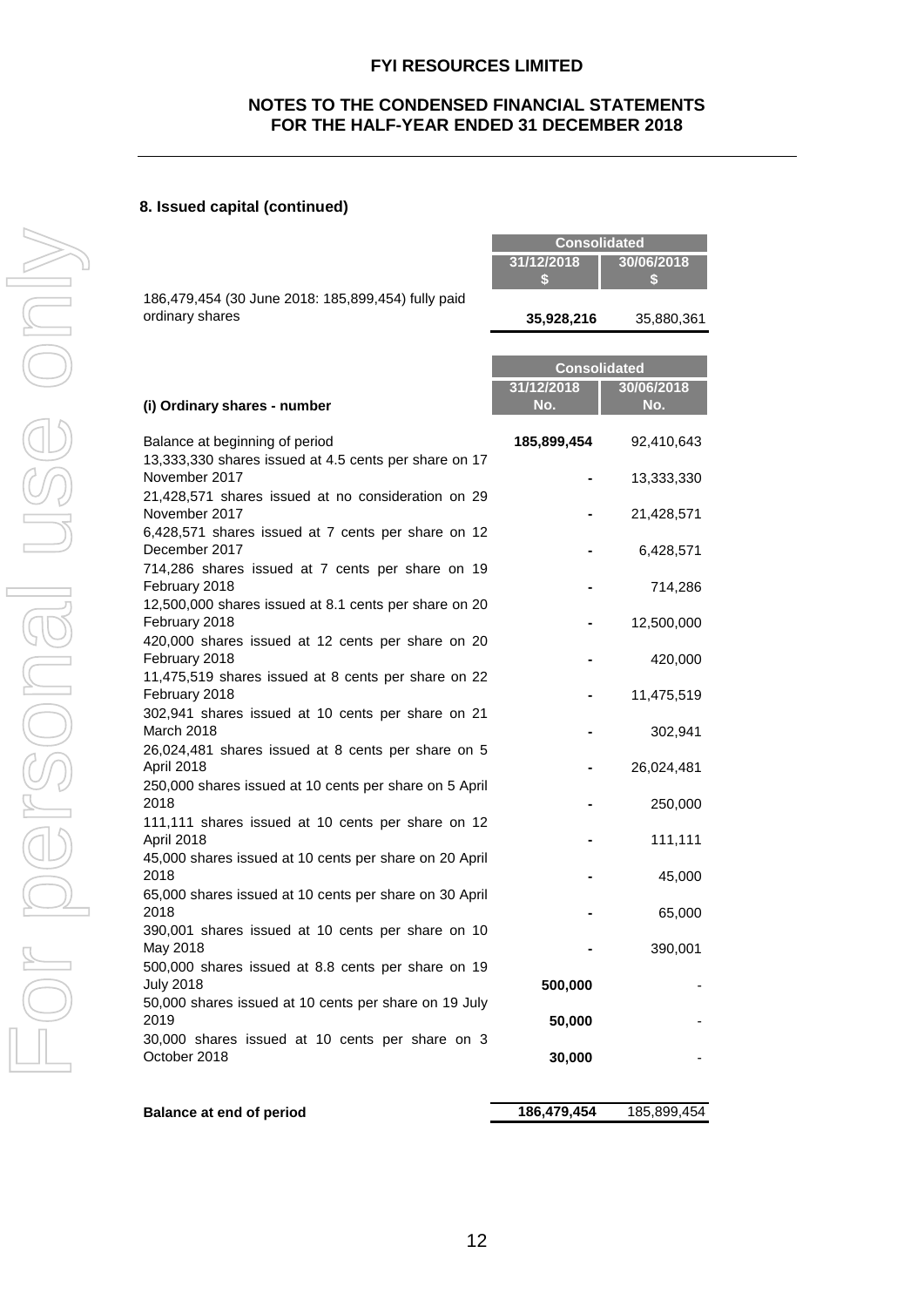#### **8. Issued capital (continued)**

|                                                                                                                                 |                 | <b>Consolidated</b> |
|---------------------------------------------------------------------------------------------------------------------------------|-----------------|---------------------|
| (ii) Ordinary shares - value                                                                                                    | 31/12/2018<br>S | 30/06/2018<br>S     |
| Balance at beginning of period                                                                                                  | 35,880,361      | 29,309,935          |
| 13,333,330 shares issued at 4.5 cents per share on 17<br>November 2017                                                          |                 | 600,000             |
| 21,428,571 shares issued at no consideration on 29<br>November 2017                                                             |                 | 1,735,714           |
| 6,428,571 shares issued at 7 cents per share on 12<br>December 2017                                                             |                 | 450,000             |
| 714,286 shares issued at 7 cents per share on 19<br>February 2018                                                               |                 | 50,000              |
| 12,500,000 shares issued at 8.1 cents per share on 20<br>February 2018<br>420,000 shares issued at 12 cents per share on 20     |                 | 1,012,500           |
| February 2018<br>11,475,519 shares issued at 8 cents per share on 22                                                            |                 | 50,400              |
| February 2018<br>302,941 shares issued at 10 cents per share on 21                                                              |                 | 918,042             |
| March 2018                                                                                                                      |                 | 30,294              |
| 26,024,481 shares issued at 8 cents per share on 5<br>April 2018                                                                |                 | 2,081,958           |
| 250,000 shares issued at 10 cents per share on 5 April<br>2018                                                                  |                 | 25,000              |
| 111,111 shares issued at 10 cents per share on 12<br>April 2018                                                                 |                 | 11,111              |
| 45,000 shares issued at 10 cents per share on 20 April<br>2018                                                                  |                 | 4,500               |
| 65,000 shares issued at 10 cents per share on 30 April<br>2018                                                                  |                 | 6,500               |
| 390,001 shares issued at 10 cents per share on 10<br>May 2018                                                                   |                 | 39,000              |
| 500,000 shares issued at 8.8 cents per share on 19<br><b>July 2018</b><br>50,000 shares issued at 10 cents per share on 19 July | 44,000          |                     |
| 2018                                                                                                                            | 5,000           |                     |
| 30,000 shares issued at 10 cents per share on 3<br>October 2018                                                                 | 3,000           |                     |
| Costs of shares issued                                                                                                          | (4, 145)        | (444, 593)          |
| <b>Balance at end of period</b>                                                                                                 | 35,928,216      | 35,880,361          |
|                                                                                                                                 |                 |                     |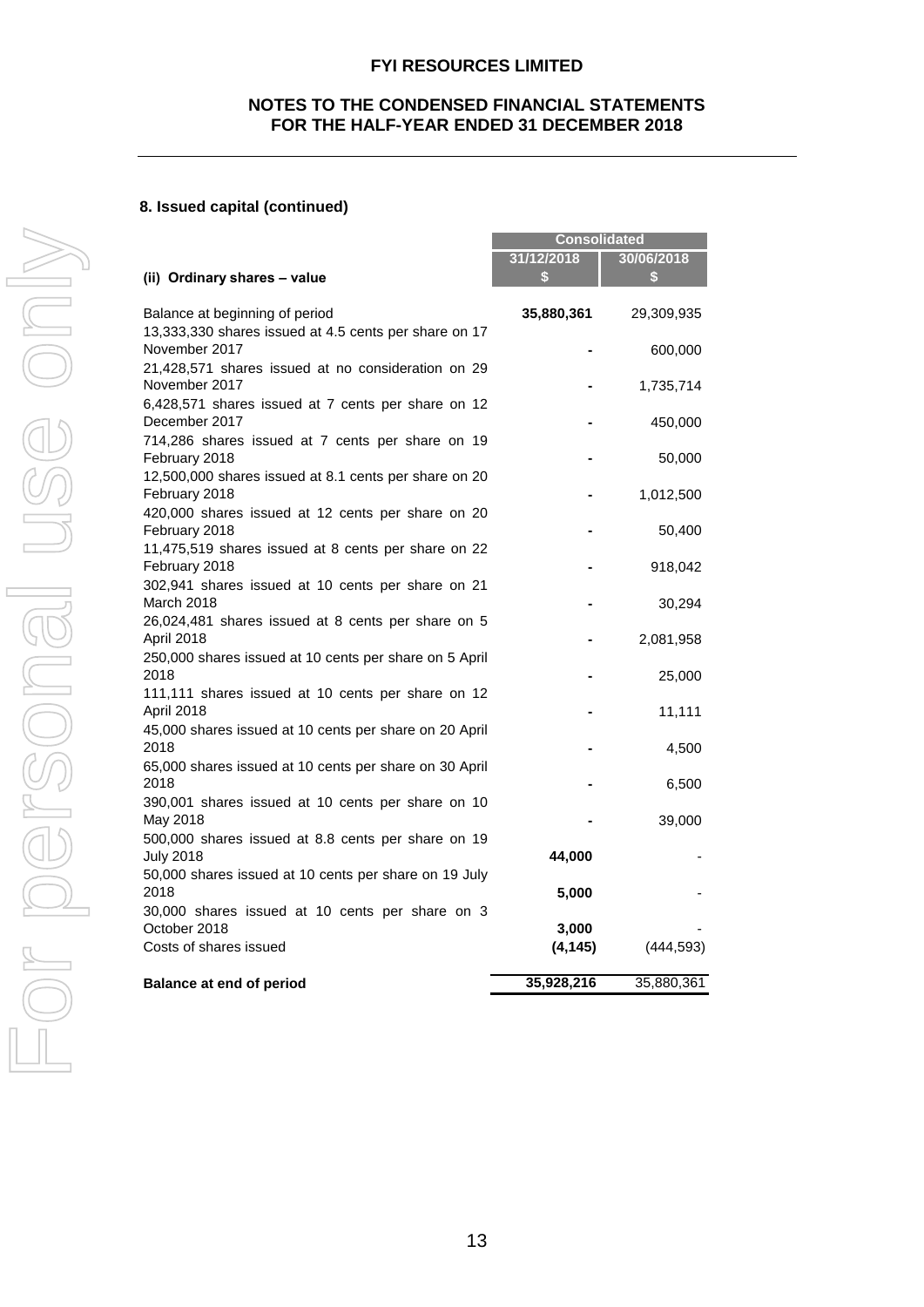#### **8. Issued capital (continued)**

#### **b) Options**

| As at 31 December 2018 the Company had the following options on issue over ordinary shares:<br><b>Options - number</b><br>Balance at beginning of period |                                                                                |                                                                                                                                                                                                                                                                                                                                                                                                                                                        | 31/12/2018                                  | <b>Consolidated</b>                          | 30/06/2018                                                                                  |                                                                                                                                                                                     |
|----------------------------------------------------------------------------------------------------------------------------------------------------------|--------------------------------------------------------------------------------|--------------------------------------------------------------------------------------------------------------------------------------------------------------------------------------------------------------------------------------------------------------------------------------------------------------------------------------------------------------------------------------------------------------------------------------------------------|---------------------------------------------|----------------------------------------------|---------------------------------------------------------------------------------------------|-------------------------------------------------------------------------------------------------------------------------------------------------------------------------------------|
|                                                                                                                                                          |                                                                                |                                                                                                                                                                                                                                                                                                                                                                                                                                                        |                                             |                                              |                                                                                             |                                                                                                                                                                                     |
|                                                                                                                                                          |                                                                                |                                                                                                                                                                                                                                                                                                                                                                                                                                                        |                                             |                                              |                                                                                             |                                                                                                                                                                                     |
|                                                                                                                                                          |                                                                                |                                                                                                                                                                                                                                                                                                                                                                                                                                                        | No.                                         |                                              | No.                                                                                         |                                                                                                                                                                                     |
|                                                                                                                                                          |                                                                                |                                                                                                                                                                                                                                                                                                                                                                                                                                                        |                                             | 11,752,615                                   | 2,250,000                                                                                   |                                                                                                                                                                                     |
| Issue of options 17 November 2017                                                                                                                        |                                                                                |                                                                                                                                                                                                                                                                                                                                                                                                                                                        |                                             |                                              | 6,666,668                                                                                   |                                                                                                                                                                                     |
| Issue of options 17 November 2017                                                                                                                        |                                                                                |                                                                                                                                                                                                                                                                                                                                                                                                                                                        |                                             |                                              | 2,000,000                                                                                   |                                                                                                                                                                                     |
| Exercise of options 21 March 2018                                                                                                                        |                                                                                |                                                                                                                                                                                                                                                                                                                                                                                                                                                        |                                             |                                              | (302, 941)                                                                                  |                                                                                                                                                                                     |
|                                                                                                                                                          |                                                                                |                                                                                                                                                                                                                                                                                                                                                                                                                                                        |                                             |                                              |                                                                                             |                                                                                                                                                                                     |
|                                                                                                                                                          |                                                                                |                                                                                                                                                                                                                                                                                                                                                                                                                                                        |                                             |                                              |                                                                                             |                                                                                                                                                                                     |
|                                                                                                                                                          |                                                                                |                                                                                                                                                                                                                                                                                                                                                                                                                                                        |                                             |                                              |                                                                                             |                                                                                                                                                                                     |
|                                                                                                                                                          |                                                                                |                                                                                                                                                                                                                                                                                                                                                                                                                                                        |                                             |                                              | (65,000)                                                                                    |                                                                                                                                                                                     |
|                                                                                                                                                          |                                                                                |                                                                                                                                                                                                                                                                                                                                                                                                                                                        |                                             |                                              | (390,001)                                                                                   |                                                                                                                                                                                     |
|                                                                                                                                                          |                                                                                |                                                                                                                                                                                                                                                                                                                                                                                                                                                        |                                             |                                              |                                                                                             |                                                                                                                                                                                     |
| Exercise of options 19 July 2018                                                                                                                         |                                                                                |                                                                                                                                                                                                                                                                                                                                                                                                                                                        |                                             |                                              |                                                                                             |                                                                                                                                                                                     |
|                                                                                                                                                          |                                                                                |                                                                                                                                                                                                                                                                                                                                                                                                                                                        |                                             |                                              |                                                                                             |                                                                                                                                                                                     |
|                                                                                                                                                          |                                                                                |                                                                                                                                                                                                                                                                                                                                                                                                                                                        | (1,750,000)                                 |                                              |                                                                                             |                                                                                                                                                                                     |
|                                                                                                                                                          |                                                                                |                                                                                                                                                                                                                                                                                                                                                                                                                                                        |                                             |                                              | 11,752,615                                                                                  |                                                                                                                                                                                     |
|                                                                                                                                                          |                                                                                |                                                                                                                                                                                                                                                                                                                                                                                                                                                        |                                             |                                              |                                                                                             |                                                                                                                                                                                     |
|                                                                                                                                                          |                                                                                |                                                                                                                                                                                                                                                                                                                                                                                                                                                        |                                             | <b>Exercise</b>                              | Fair value at                                                                               |                                                                                                                                                                                     |
|                                                                                                                                                          |                                                                                |                                                                                                                                                                                                                                                                                                                                                                                                                                                        |                                             |                                              |                                                                                             | <b>Vesting date</b>                                                                                                                                                                 |
|                                                                                                                                                          |                                                                                |                                                                                                                                                                                                                                                                                                                                                                                                                                                        |                                             |                                              |                                                                                             | 27-Nov-18                                                                                                                                                                           |
|                                                                                                                                                          |                                                                                |                                                                                                                                                                                                                                                                                                                                                                                                                                                        |                                             |                                              |                                                                                             |                                                                                                                                                                                     |
|                                                                                                                                                          |                                                                                |                                                                                                                                                                                                                                                                                                                                                                                                                                                        |                                             | <b>Exercise</b>                              | Fair value at                                                                               |                                                                                                                                                                                     |
| 30/06/2018                                                                                                                                               | <b>Number</b>                                                                  | <b>Grant date</b>                                                                                                                                                                                                                                                                                                                                                                                                                                      | <b>Expiry date</b>                          | <b>Price</b>                                 | grant date                                                                                  | <b>Vesting date</b>                                                                                                                                                                 |
| <b>Director Options</b>                                                                                                                                  | 2,250,000                                                                      | 28-Nov-16                                                                                                                                                                                                                                                                                                                                                                                                                                              | 29-Nov-18                                   | \$0.088                                      | \$0.0155                                                                                    | 28-Nov-16                                                                                                                                                                           |
| <b>Consultant Options</b>                                                                                                                                | 2,000,000                                                                      | 17-Nov-17                                                                                                                                                                                                                                                                                                                                                                                                                                              | 31-Jan-19                                   | \$0.100                                      | \$0.0130                                                                                    | 17-Nov-17                                                                                                                                                                           |
|                                                                                                                                                          |                                                                                |                                                                                                                                                                                                                                                                                                                                                                                                                                                        |                                             |                                              |                                                                                             | 05-Apr-18                                                                                                                                                                           |
|                                                                                                                                                          | periods.<br>31/12/2018<br><b>Director Options</b><br><b>Consultant Options</b> | Issue of options 5 April 2018<br>Exercise of options 5 April 2018<br>Exercise of options 12 April 2018<br>Exercise of options 20 April 2018<br>Exercise of options 30 April 2018<br>Exercise of options 10 May 2018<br>Exercise of options 19 July 2018<br>Exercise of options 3 October 2018<br>Issue of options 17 November 2018<br>Expiry of options 29 November 2018<br><b>Balance at end of period</b><br><b>Number</b><br>2,250,000<br>2,000,000 | <b>Grant date</b><br>27-Nov-18<br>05-Apr-18 | <b>Expiry date</b><br>26-Nov-20<br>04-Apr-20 | (500,000)<br>(50,000)<br>(30,000)<br>2,250,000<br>11,672,615<br>Price<br>\$0.106<br>\$0.096 | 2,000,000<br>(250,000)<br>(111, 111)<br>(45,000)<br>The following share-based payment arrangements were in place during the current and prior<br>grant date<br>\$0.0371<br>\$0.0761 |

|                  |               |           |                                    | <b>Exercise</b> | Fair value at |              |
|------------------|---------------|-----------|------------------------------------|-----------------|---------------|--------------|
| 31/12/2018       | <b>Number</b> |           | Grant date $\parallel$ Expiry date | <b>Price</b>    | i grant date` | Vesting date |
| Director Options | 2.250.000     | 27-Nov-18 | 26-Nov-20                          | \$0.106         | \$0.0371      | 27-Nov-18    |

|                           |               |                   |              | <b>Exercise</b> | Fair value at |                     |
|---------------------------|---------------|-------------------|--------------|-----------------|---------------|---------------------|
| 30/06/2018                | <b>Number</b> | <b>Grant date</b> | Expiry date  | <b>Price</b>    | grant date    | <b>Vesting date</b> |
| <b>Director Options</b>   | 2,250,000     | 28-Nov-16         | 29-Nov-18    | \$0.088         | \$0.0155      | 28-Nov-16           |
| <b>Consultant Options</b> | 2,000,000     | 17-Nov-17         | $31$ -Jan-19 | \$0.100         | \$0.0130      | 17-Nov-17           |
| <b>Consultant Options</b> | 2,000,000     | 05-Apr-18         | 04-Apr-20    | \$0.096         | \$0.0761      | 05-Apr-18           |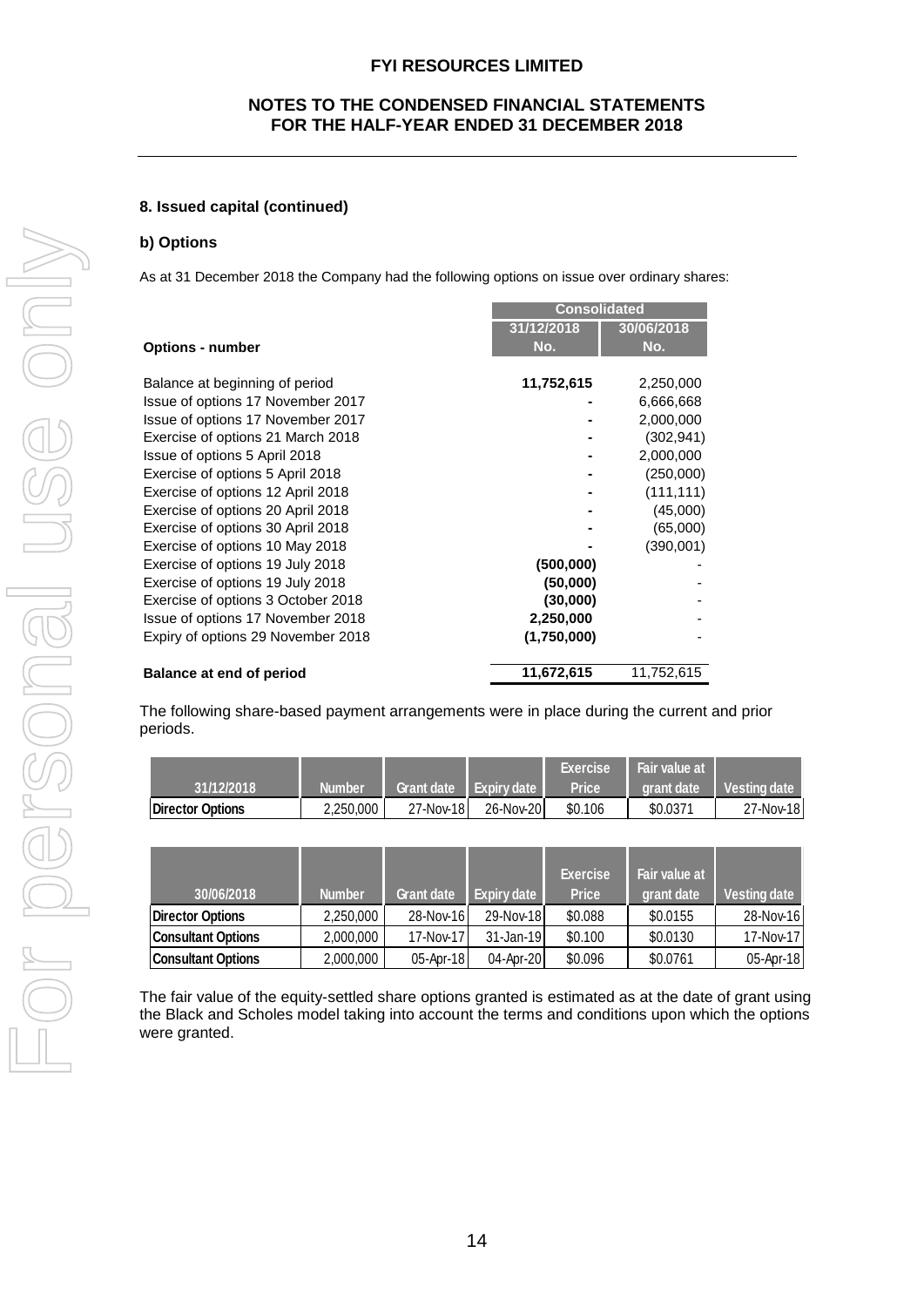#### **9. Related Party Disclosure**

The consolidated financial statements include the financial statements of FYI Resources Ltd and the subsidiaries listed in the following table.

|                                        |                                    |                    | <b>Percentage Owned</b> |  |
|----------------------------------------|------------------------------------|--------------------|-------------------------|--|
| <b>Controlled entities</b>             | <b>Country of</b><br>incorporation | 31/12/2018<br>$\%$ | 30/06/2018<br>%         |  |
| Parent Entity:                         |                                    |                    |                         |  |
| <b>FYI Resources Ltd</b>               | Australia                          |                    |                         |  |
| Subsidiaries of FYI Resources Ltd:     |                                    |                    |                         |  |
| Kokardine Kaolin Pty Ltd               | Australia                          | 100                | 100                     |  |
| FYI Thailand Pty Ltd<br>which controls | Australia                          | 100                | 100                     |  |
| West Mekong Minerals Ltd               | Thailand                           | 49                 | 49                      |  |

The Company finances the operations of FYI Thailand Pty Ltd and thus this company has unsecured borrowings from the Company that are interest free and at call. The ability of this controlled entity to repay debts due to the company (and other parties) will be dependent on the commercialisation of the prospecting licences owned by the subsidiary.

FYI Thailand Pty Ltd possesses 82.8% of the voting rights for West Mekong Minerals Ltd.

Balances and transactions between the Company and its subsidiaries, which are related parties of the Company, have been eliminated on consolidation and not disclosed in this note.

Arrangements with Directors continue to be in place. For details on these arrangements, refer to the 30 June 2018 annual financial report.

#### **10. Loss per share**

|                                                                                                           | <b>Consolidated</b>                          |                                              |  |
|-----------------------------------------------------------------------------------------------------------|----------------------------------------------|----------------------------------------------|--|
|                                                                                                           | 6 months ended<br>31/12/2018<br><b>Cents</b> | 6 months ended<br>31/12/2017<br><b>Cents</b> |  |
| Basic loss per share                                                                                      | (0.70)                                       | (0.42)                                       |  |
| Loss used in the calculation of basic EPS                                                                 | (1,310,618)                                  | (416,233)                                    |  |
| Weighted average number of shares outstanding<br>during the period used in calculations of basic loss per |                                              |                                              |  |
| share                                                                                                     | 186,409,946                                  | 99,229,534                                   |  |

#### **11. Fair Value**

The Director's consider that the carrying amounts of financial assets and financial liabilities approximates their fair value at balance date.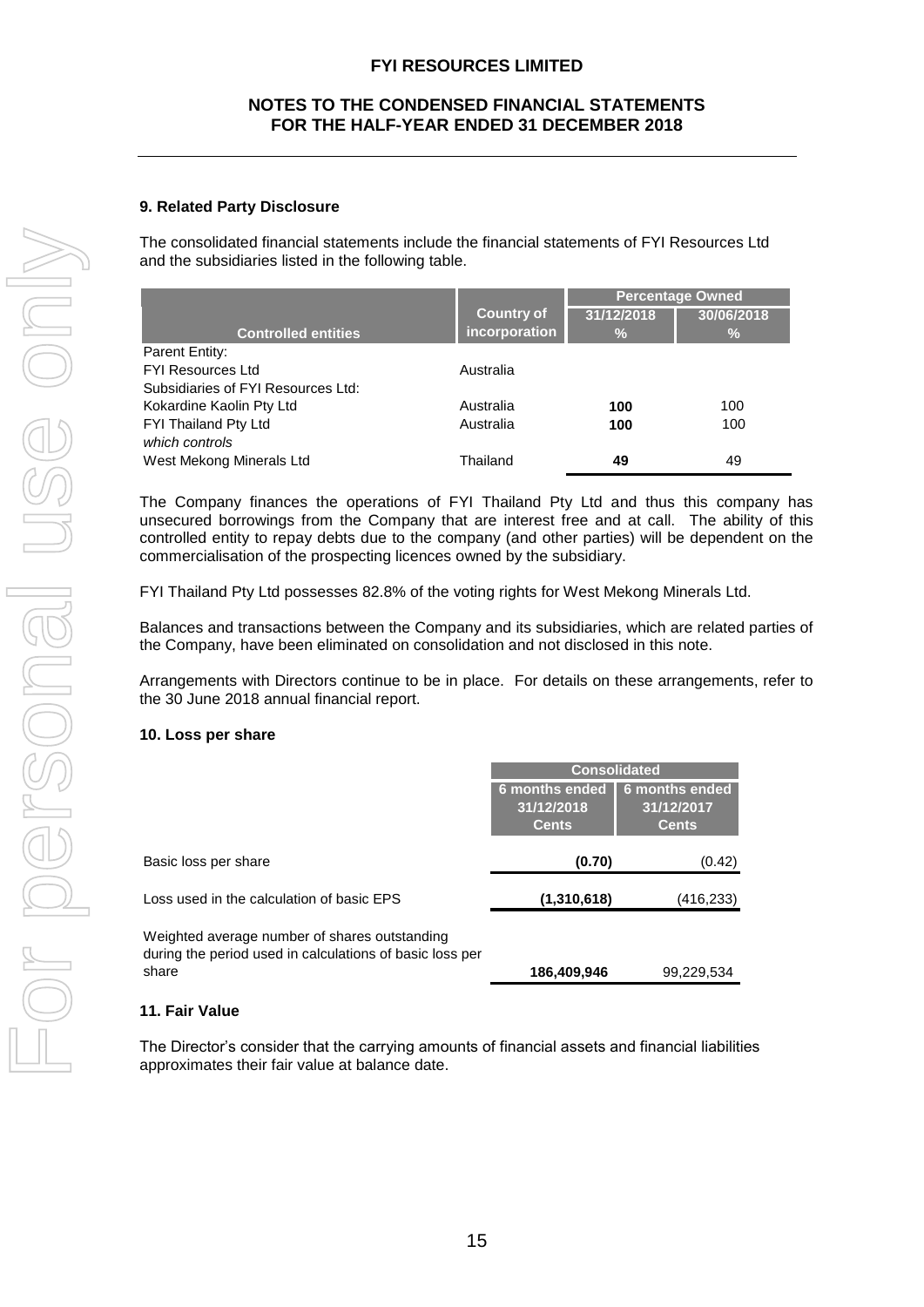# **DIRECTORS' DECLARATION**

In the opinion of the Directors of FYI Resources Limited ("Company"):

1. The attached financial statements and notes are in accordance with the Corporations Act 2001, including:

(a) complying with Accounting Standards, Corporations Regulations 2001 and other mandatory professional reporting requirements; and

(b) giving a true and fair view of the Group's financial position as at 31 December 2018 and of its performance for the half-year then ended; and

2. There are reasonable grounds to believe that the Company will be able to pay its debts as and when they become due and payable.

This declaration is signed made in accordance with a resolution of the Board of Directors made pursuant to s303(5) of the Corporations Act 2001.

**Roland Hill Director**

Perth, 6<sup>th</sup> March 2019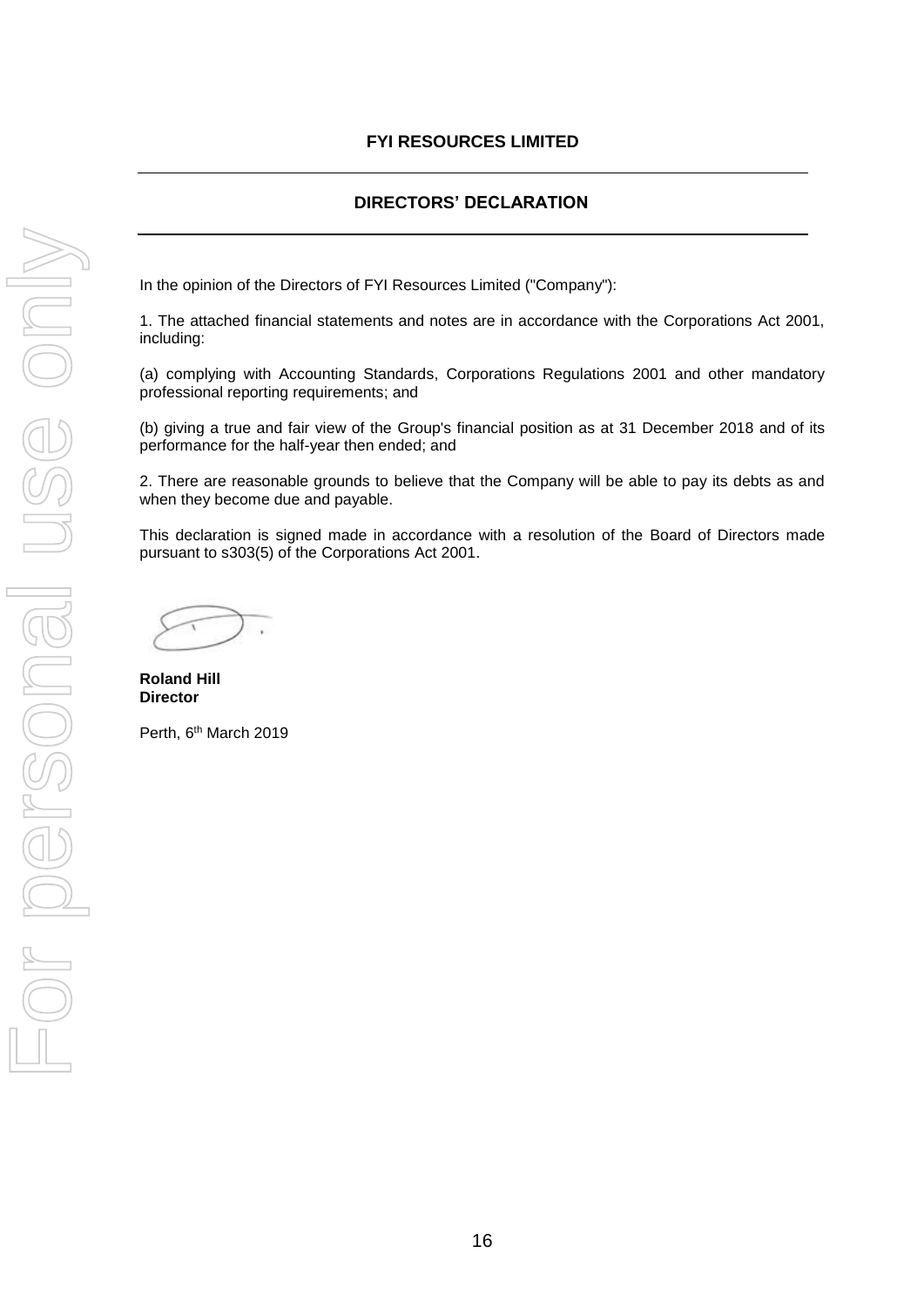

#### **AUDITOR'S INDEPENDENCE DECLARATION**

As lead auditor for the review of the consolidated financial report of FYI Resources Limited for the half-year ended 31 December 2018, I declare that to the best of my knowledge and belief, there have been no contraventions of:

- a) the auditor independence requirements of the *Corporations Act 2001* in relation to the review; and
- b) any applicable code of professional conduct in relation to the review.

**Perth, Western Australia 6 March 2019**

Buckley

**D I Buckley Partner**

#### hlb.com.au

HLB Mann Judd (WA Partnership) ABN 22 193 232 714 Level 4, 130 Stirling Street, Perth WA 6000 / PO Box 8124 Perth BC WA 6849 T: +61 (0)8 9227 7500 E: mailbox@hlbwa.com.au Liability limited by a scheme approved under Professional Standards Legislation.

HLB Mann Judd (WA Partnership) is a member of HLB International, the global advisory and accounting network.

# For personal use only ISS ONN ICROSCISON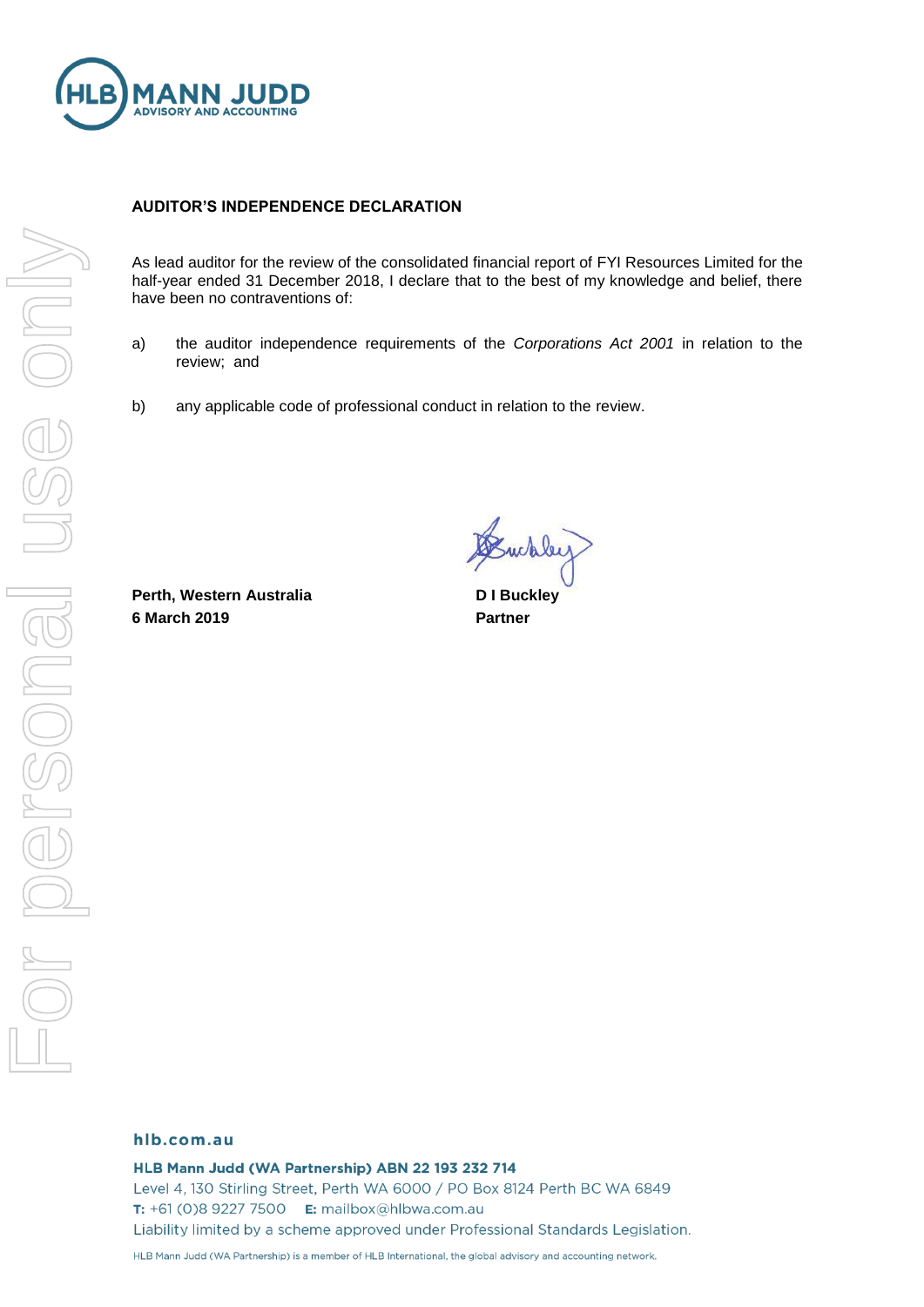

#### **INDEPENDENT AUDITOR'S REVIEW REPORT**

To the members of FYI Resources Limited

#### **Report on the Condensed Half-Year Financial Report**

#### *Conclusion*

We have reviewed the accompanying half-year financial report of FYI Resources Limited ("the company") which comprises the condensed statement of financial position as at 31 December 2018, the condensed statement of comprehensive income, the condensed statement of changes in equity and the condensed statement of cash flows for the half-year ended on that date, notes comprising a summary of significant accounting policies and other explanatory notes, and the directors' declaration, for the consolidated entity comprising the company and the entities it controlled at the half-year end or from time to time during the half-year.

Based on our review, which is not an audit, we have not become aware of any matter that makes us believe that the half-year financial report of FYI Resources Limited is not in accordance with the *Corporations Act 2001* including:

- (a) giving a true and fair view of the consolidated entity's financial position as at 31 December 2018 and of its performance for the half-year ended on that date; and
- (b) complying with Accounting Standard AASB 134 *Interim Financial Reporting* and the *Corporations Regulations 2001*.

#### *Directors' responsibility for the half-year financial report*

The directors of the company are responsible for the preparation of the half-year financial report that gives a true and fair view in accordance with Australian Accounting Standards and the *Corporations Act 2001* and for such internal control as the directors determine is necessary to enable the preparation of the half-year financial report that gives a true and fair view and is free from material misstatement, whether due to fraud or error.

#### *Auditor's responsibility*

Our responsibility is to express a conclusion on the half-year financial report based on our review. We conducted our review in accordance with Auditing Standard on Review Engagements ASRE 2410 *Review of a Financial Report Performed by the Independent Auditor of the Entity* in order to state whether, on the basis of the procedures described, we have become aware of any matter that makes us believe that the half-year financial report is not in accordance with the *Corporations Act 2001* including: giving a true and fair view of the consolidated entity's financial position as at 31 December 2018 and its performance for the half-year ended on that date; and complying with Accounting Standard AASB 134 *Interim Financial Reporting* and the *Corporations Regulations 2001*. As the auditor of the company, ASRE 2410 requires that we comply with the ethical requirements relevant to the audit of the annual financial report.

A review of a half-year financial report consists of making enquiries, primarily of persons responsible for financial and accounting matters, and applying analytical and other review procedures. A review is substantially less in scope than an audit conducted in accordance with Australian Auditing Standards and consequently does not enable us to obtain assurance that we would become aware of all significant matters that might be identified in an audit. Accordingly, we do not express an audit opinion.

#### hlb.com.au

HLB Mann Judd (WA Partnership) ABN 22 193 232 714

Level 4, 130 Stirling Street, Perth WA 6000 / PO Box 8124 Perth BC WA 6849 T: +61 (0)8 9227 7500 E: mailbox@hlbwa.com.au Liability limited by a scheme approved under Professional Standards Legislation.

HLB Mann Judd (WA Partnership) is a member of HLB International, the global advisory and accounting network